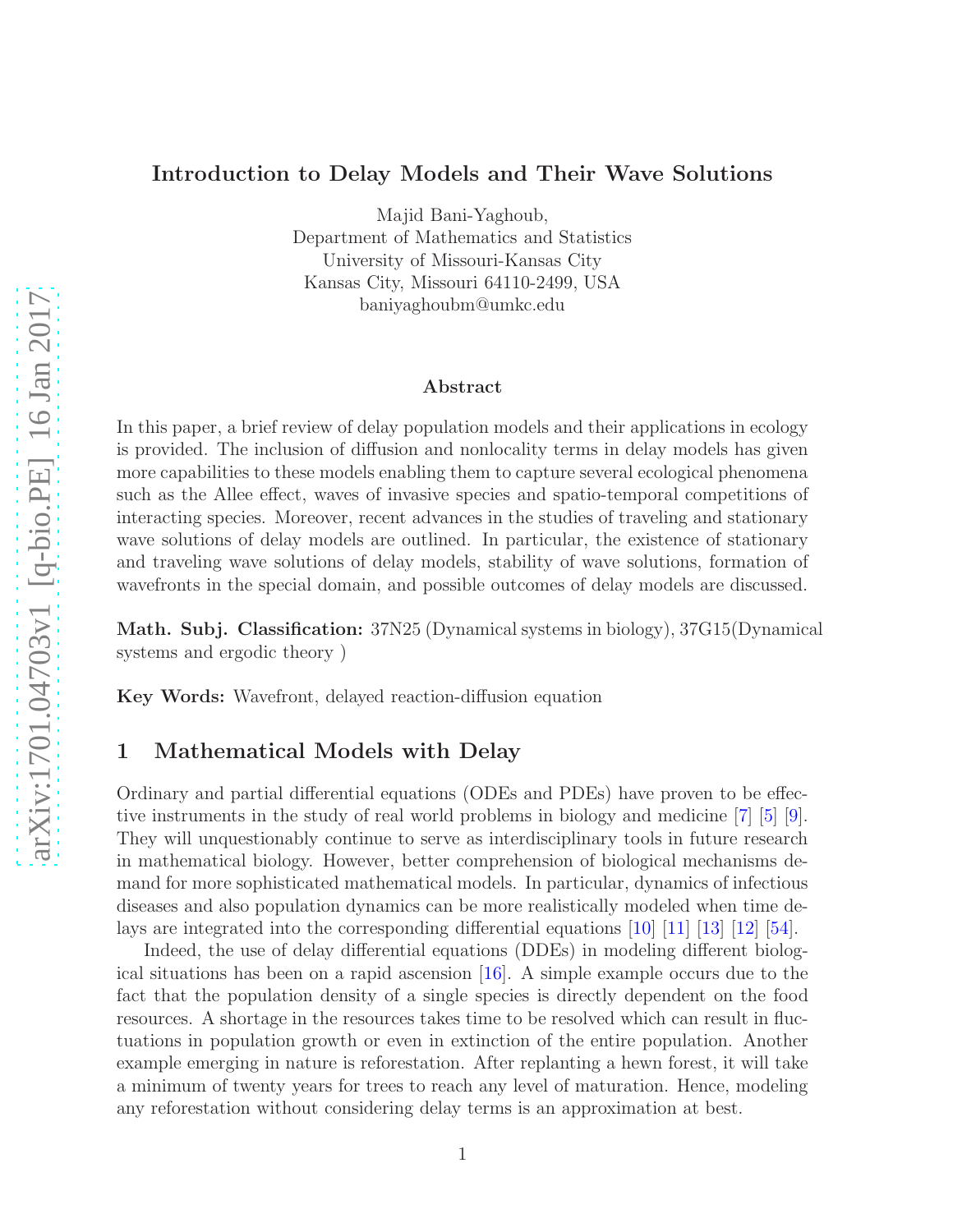Systems of ODEs and PDEs without delay are governed by the principle of causality; That is, "the future state of the system is independent of the past and is determined solely by the present" [\[54\]](#page-16-0). In various situations a model is realistic if it includes some of the past history of the system. Therefore, in systems of DDEs, the derivation at any given time depends on the solution at prior times.

The history of DDEs applied in population biology goes back to predator-prey systems introduced by Italian mathematician Vito Volterra. In the 1920s he was asked to study the fluctuation observed in the fish population of the Adriatic Sea. In 1926 Volterra constructed the model [102]. Around the same time, the mathematical biologist A.J. Lotka, proposed a similar model but in a distinct context [64], which would later be recognized as the Lotka-Volterra model. These two investigators established their original work on the expression of predator-prey and competing relations in the form of nonlinear differential equations. The main goal of the Lotka-Volterra model is the quantification of the interaction of populations and also their inorganic environment and investigation of the temporal and spatial (if any) variation of members of various species.

### 1.1 Spatially Homogeneous Delay Models

Perhaps the simplest type of past dependence is given by the discrete delay differential equation

<span id="page-1-0"></span>
$$
\dot{x}(t) = f(t, x(t), x(t-\tau)),\tag{1}
$$

where the time delay  $\tau$  is a positive constant.

A special case of [\(1\)](#page-1-0) is the well-known Hutchison's equation (1948) given by

<span id="page-1-1"></span>
$$
\dot{x}(t) = \gamma x(t)[1 - x(t - \tau)/k],\tag{2}
$$

where  $\gamma$ , k and  $\tau > 0$ ,

Equation [\(2\)](#page-1-1) is also referred to as a delayed logistic equation (with a discrete delay). When the past dependence is through the derivative of the state variable, the equation is called a neutral functional differential equation (NFDE). An example of this is the following neutral delay logistic equation,

<span id="page-1-2"></span>
$$
\dot{x}(t) = rx(t) \left[ 1 - (x(t - \tau) + \rho \dot{x}(t - \tau))/k \right],
$$
\n(3)

which was first introduced by Gopalsamy and Zhang [\[36\]](#page-14-0) in 1988. The global and local qualitative analysis of equation [\(3\)](#page-1-2) and also the boundedness of its solutions have been investigated in distinct studies [30], [57], [31]. Based on equation [\(3\)](#page-1-2), the neutral predator-prey and neutral competition models were introduced and studied by Kuang [55], [56].

The following integro-differential equation is an extension to model [\(2\)](#page-1-1) and is considered for the parasite population growth in the work of MacDonald (1978) [65]:

<span id="page-1-3"></span>
$$
\frac{dN(t)}{dt} = rN(t)\left[1 - \frac{N(t)}{k} - \int_0^t N(s)G(t-s)ds\right],\tag{4}
$$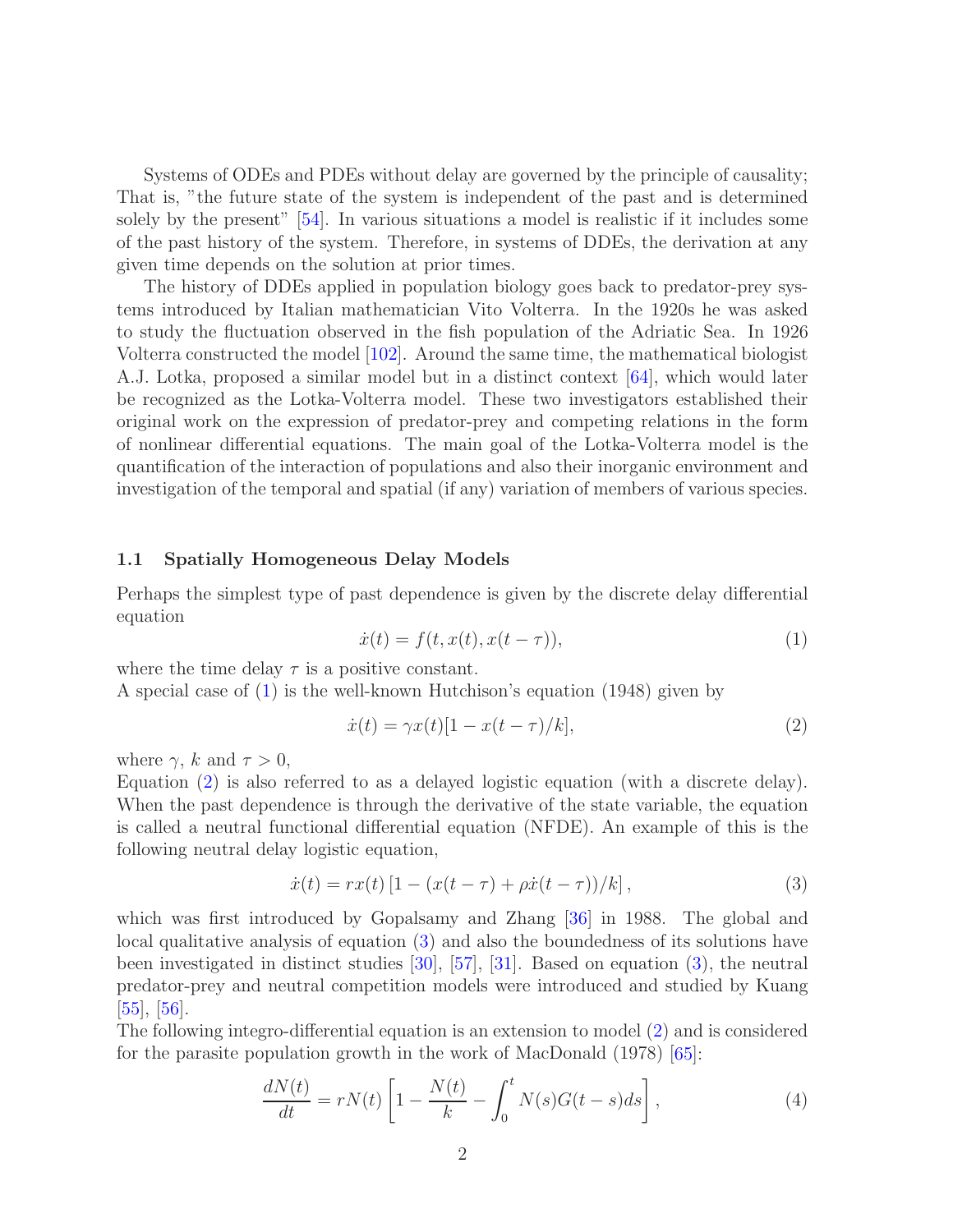where r and k are positive, and instantaneous self-crowding term  $G(t)$  is accompanied by a population term  $N(t)$ . It can be observed that the population  $N(t)$  rises to a maximum and then exhibits an exponential decay. Equation [\(4\)](#page-1-3) is originally taken from the work by Volterra's model for the effect of a deteriorating environment caused by the accumulation of waste products on mortality. In contrast with the commonly used equation [\(2\)](#page-1-1) with discrete delay, equation [\(4\)](#page-1-3) includes a type of delay that is known as distributed delay which is the sum of infinitely numerous small delays in the form of an integral. Although discrete delay can be appropriate in various situations [38] [32], [33], [106], the use of distributed delay allows us to include stochastic effects in a model [24], [65]. Otherwise the model is considered to be deterministic.

One of the earliest delayed epidemic models was proposed by A.J. Lotka and F.R. Sharpe [90] in 1923. They examined the effect of incubation delays in a human mosquito model which was based on the malaria epidemics model by Ross [85]. Several delay models have been constructed to study the dynamics of infectious diseases such as Rabies, HIV, tuberculosis and influenza. In fact, a discrete delay can be added to the model to account for the time lag between the moment a cell gets infected and the point when infected cells start producing virus. Such a delay is considered in some relatively recent works [67], [68], [77], [78], [83], [84], [42] thus furthering progress in correctly modeling the HIV infection process.

In the absence of spatial variations, a Lotka-Volterra competition system [103] with delay effects can be presented in the following couple of integro-differential equations

<span id="page-2-0"></span>
$$
\dot{x}(t) = x(t)[a - bx(t) - \int_{-\tau}^{0} F_1(\theta)y(t + \theta)d\theta],\tag{5}
$$

<span id="page-2-1"></span>
$$
\dot{y}(t) = y(t)[-\delta + cx(t) + \int_{-\tau}^{0} F_2(\theta)x(t+\theta)d\theta],\tag{6}
$$

where  $x$  and  $y$  are density of prey and predators, respectively and all constants and functions are nonnegative. The functions  $F_1$  and  $F_2$  are delay kernels representing the manner in which the past history of predator and prey influence the current growth rates of prey and predator respectively.

In a more general manner, delayed predator-prey and competition models can take the form:

$$
\dot{x}(t) = x(t)F(t, x_t, y_t),\tag{7}
$$

$$
\dot{y}(t) = y(t)G(t, x_t, y_t),\tag{8}
$$

where the system state  $x_t(\theta) = x(t + \theta)$ ,  $y_t(\theta) = y(t + \theta)$  is defined for  $\theta \leq 0$  and F and G satisfy appropriate conditions such as  $\partial F/\partial y_t < 0$ ,  $\partial G/\partial x_t < 0$ , which represent a competition incorporated with delay. In other words, a past increase in the size of either populations x or y tends to a rapid decrease in the growth rate of the other population. There have been several studies on system  $(5)-(6)$  $(5)-(6)$  which is known as distributed delay Lotka-Volterra competition system. For instance, necessary and sufficient conditions for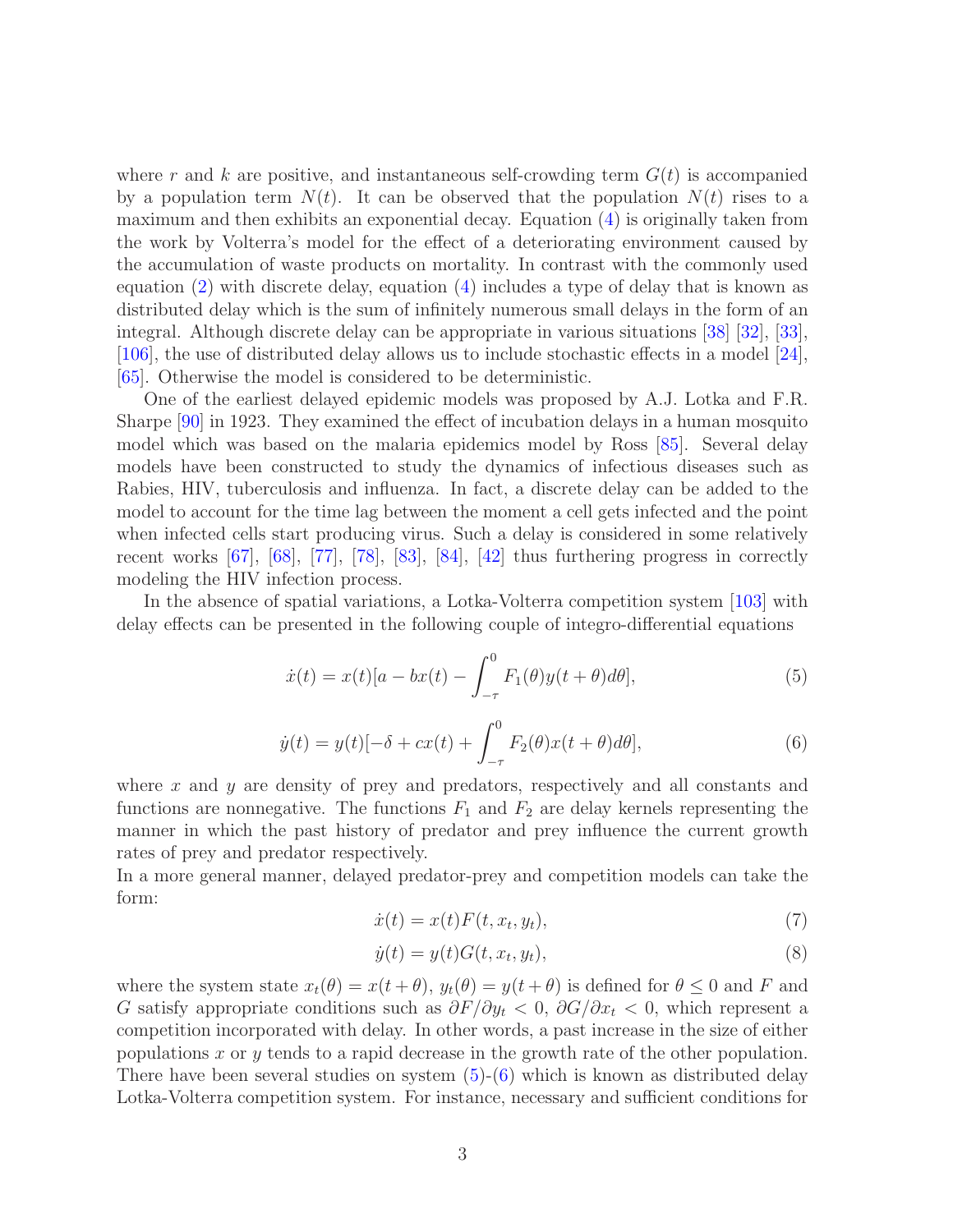existence of positive periodic solutions of this system have been established in the work by Y. Li [62]. Furthermore, global asymptotic stability and equilibrium coexistence are established in [34].

## 1.2 Models with Delay and Diffusion

The celebrated Lotka-Volterra model for prey-predator dynamics has been generalized in diverse ways [24], [\[66\]](#page-17-0), [\[71\]](#page-17-1), [\[59\]](#page-16-1), [79]. Spatial effects in either discrete or continuous, combination of diffusion and delays [105], internal population structure and delay with nonlocal effects [37], and interaction of several species are some of the extensions to prey-predator models. A rudimentary way to take into account the population spatial spread into delay models is to add a diffusion term into the system of DDEs. Then, without considering the interactions between delay and diffusion, a prey-predator model can often be presented by a reaction-diffusion (RD) system in the form,

$$
\frac{\partial u}{\partial t}(t,x) = d_1 \Delta u(t,x) + u(t,x)g(x,u(t,x)) - f_1(x,u(t,x),v(t,x)),\tag{9}
$$

$$
\frac{\partial v}{\partial t}(t,x) = (d_2 \Delta - \mu(x))v(t,x) - f_2(x, u(t-\tau,x), v(t-\tau,x)), \tag{10}
$$

where  $v(t, x)$  and  $u(t, x)$  denote the predator and prey biomass density respectively,  $\mu(x)$ is the per-capita predator mortality rate at point  $x, \tau$  is the constant delay (interpreted as the average time it takes to convert prey biomass into predator biomass),  $d_1$  and  $d_2$  are the corresponding diffusion coefficients and  $f_2(x, u(t - \tau, x), v(t - \tau, x))$  is the biomass gain rate of predator at point  $x$  and time  $t$ .

The technical difficulty with this model arises when the diffusing predator that is at x and time t was not at x at time  $t-\tau$ . Therefore, an interaction between delay and diffusion must be taken into account to incorporate the movements of the predator during the assimilation process. There are two main approaches to deal with this dilemma: the random-walk argument proposed by N.F. Briton [20] and reduction of an age-structured model introduced by H. Smith and H. Thieme [96]. Here, considering an age-structured modeling approach leads us to the following form of delayed RD equations with the nonlocality in the second equation that is caused by predators moving during biomass assimilation.

<span id="page-3-0"></span>
$$
\frac{\partial u}{\partial t}(t,x) = d_1 \Delta u(t,x) + u(t,x)g(x,u(t,x)) - f_1(x,u(t,x),v(t,x)),\tag{11}
$$

<span id="page-3-1"></span>
$$
\frac{\partial v}{\partial t}(t,x) = (d_2\Delta - \mu(x))v(t,x) + \int_{\Omega} \Gamma_2(x,y,\tau) f_2(y,u(t-\tau,y),v(t-\tau,y))dy,\tag{12}
$$

where  $t > 0$ ,  $x \in \Omega$ ;  $\Gamma_2$  is the appropriate Green's function of fundamental solution associated with  $d\Delta_2 - \mu(x)$  and possibly boundary conditions.

Equation [\(11\)](#page-3-0) is a standard prey RD equation without time delay interacting with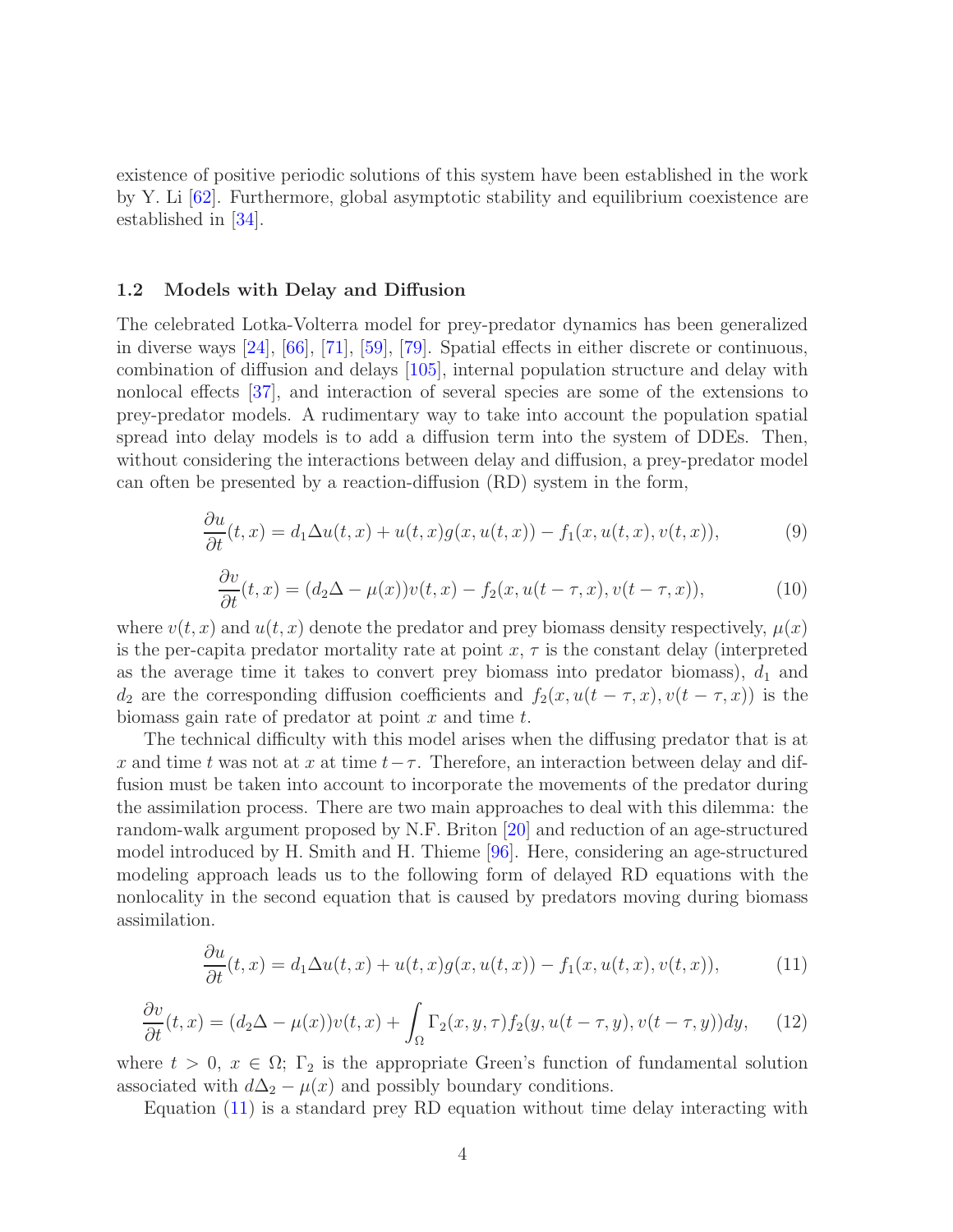diffusion. In contrast, equation [\(12\)](#page-3-1) is a predator RD equation with nonlinear reaction terms involving spatial nonlocality and time delay incorporated into the integral form. It can be observed that equation [\(12\)](#page-3-1) is a differentiation of the integral equation,

$$
v(t,x) = \int_{-\infty}^{t-\tau} \left( \int_{\Omega} \Gamma(x, y, t-s) f(y, u(s, y), v(s, y)) dy \right) ds.
$$
 (13)

Hence, in contrast to some other works [37], the nonlocal terms have been incorporated into the predator rather in the prey equation. The existence, uniqueness and boundedness of solutions of system [\(11\)](#page-3-0)-[\(12\)](#page-3-1) were established in the work of Xiao-Qiang Zhao [\[108\]](#page-19-0). Moreover, despite the coexistence of prey and predator derived from the previous work [37], it is shown that the predator may become extinct if certain conditions are violated. In addition, the global attractivity of steady states of [\(12\)](#page-3-1) is proved by the method fluctuation.

An extended form of  $(11)-(12)$  $(11)-(12)$  has been recently proposed by C. Ou and J. Wu  $|82|$ that has attracted many researchers in the field of mathematical biology. The general delayed nonlocal RD system is presented by

<span id="page-4-0"></span>
$$
\frac{\partial u(x,t)}{\partial t} = D\nabla^2 u(x,t) + F(u(x,t), \int_{-\tau}^0 \int_{\Omega} d\mu_{\tau}(\theta, y) g(u(x+y, t+\theta))), \tag{14}
$$

where  $x \in \mathbb{R}^m$ ,  $t \geq 0$ ,  $u(x,t) \in \mathbb{R}^n$ ,  $D = diag(d_1, ..., d_n)$  with positive constants  $d_i$ ,  $i = 1, ..., n, \tau > 0, \Omega \subset \mathbb{R}^m, \mu_{\tau} : [-\tau, 0] \times \Omega \to \mathbb{R}^{n \times n}$  is a normalized variation function (i.e.  $\int_{-\tau}^{0} \int_{\Omega} d\mu_{\tau}(\theta, y) = 1$ ),  $F : \mathbb{R}^{n} \times \mathbb{R}^{n} \to \mathbb{R}^{n}$  and  $g : \mathbb{R}^{n} \to \mathbb{R}^{n}$  are  $C^{2}$ -smooth functions. The integral term in the function  $F$  is a spatio-temporal convolution that represents in a very general form the interaction of time delay and spatial variations of individuals in a single species population.

# 2 Traveling Waveforms in Biology

A key element to a vast number of phenomena in biology is the appearance of a traveling wave in the spatial domain due to diffusion effects. Traveling waves of chemical concentrations, spread of pest outbreak, colonization of space by a population, spatial spread of epidemics, traveling waves in predator-prey systems, waves in excitable media, traveling frontal waves of a growing population and multispecies population dynamics with dispersal are all examples of the abundant studies that have been conducted in the area of biological waves. Several introductory and advanced books have included a large number of mathematical models that are related to different wave phenomena in biology (see for example [73],[74], [104], [88], [19], [39], [80], [101], [105]).

Systems of RD equations have been the main source in the study of various aspects of traveling wave behavior for decades. Although it has been recognized that some of the well-known results of traveling waves can be extended to delayed RD equations, in most of the cases, such extension becomes highly nontrivial. In particular, the equations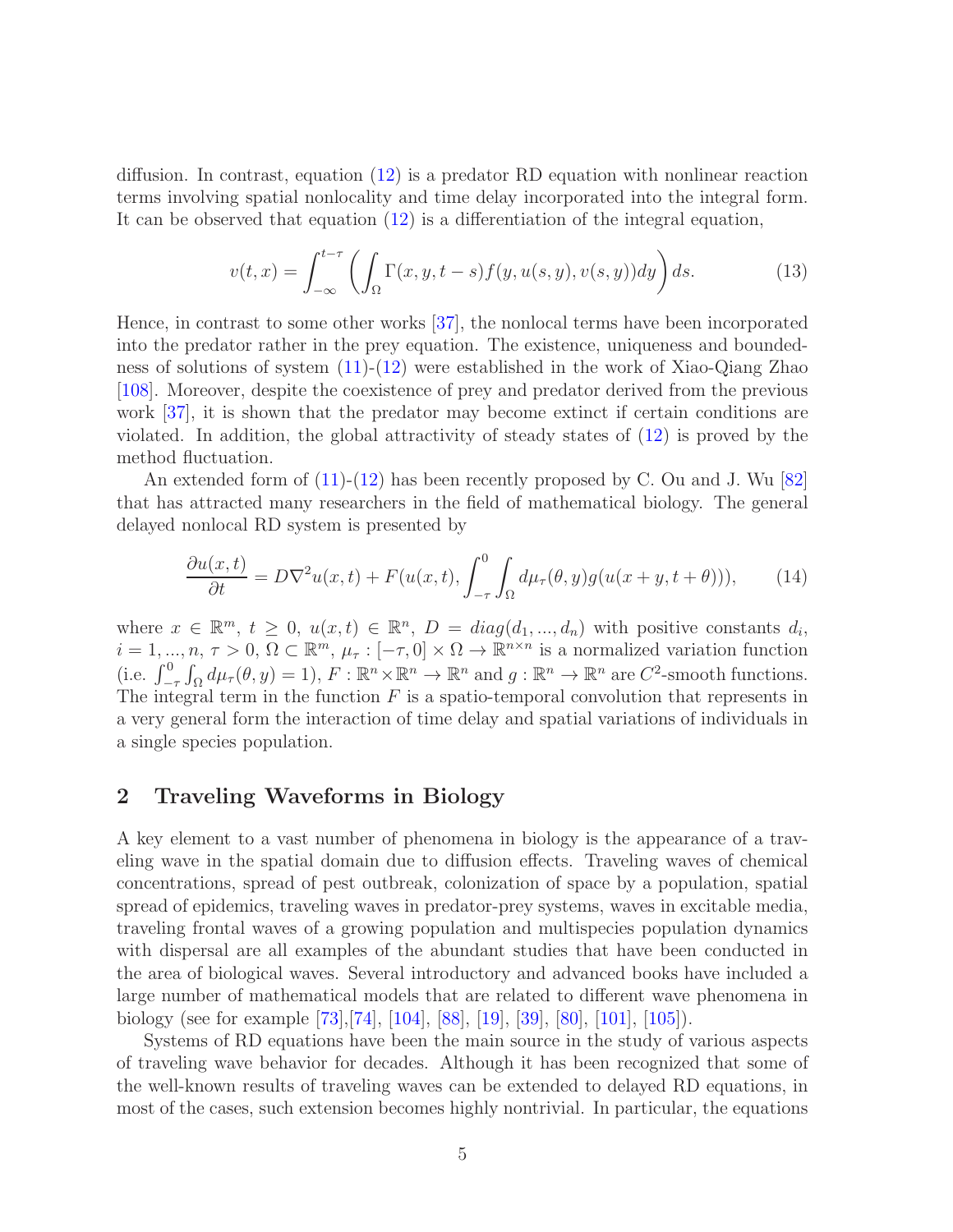describing waves are no longer systems of ODEs but rather DDEs. Yet, there has been substantial progress in the study of traveling waves in delayed RD systems (see for example [82], [87], [107], [97]). In order to introduce some of the recent achievements [\[14\]](#page-13-6), [\[15\]](#page-13-7), first it is necessary to provide a pedagogical exposition of some basic theory applied in the study of traveling wave solutions of ordinary RD systems (i.e. RD systems with no delay).

#### 2.1 Wavefronts of Ordinary Reaction-Diffusion Systems

A traveling wave is usually taken to be a wave which travels without change of shape. To describe traveling waves mathematically, consider the following ordinary RD system

<span id="page-5-0"></span>
$$
\frac{du}{dt} = D\frac{\partial^2 u}{\partial x^2} + f(u),\tag{15}
$$

where the vector  $u(x, t)$  is for instance, the vector of different chemical concentrations at time t and space  $x \in \mathbb{R}^m$ ,  $f(u)$  represents kinetics and D is the diagonal matrix of diffusion coefficients. Then a solution  $u(x, t)$  of [\(15\)](#page-5-0) is a traveling wave if it is in the form of

<span id="page-5-1"></span>
$$
u(x,t) = U(\nu \cdot x - ct) = U(z), z = x - ct, \text{ with } x \in \mathbb{R} \text{ and } t > 0,
$$
 (16)

where  $\nu$  is the unit vector in  $\mathbb{R}^m$ , c is a constant that is called speed of propagation and the dependent variable z is called the wave variable. Then  $u(x, t)$  is a traveling wave moving at constant speed c in the  $\nu$  direction without changing its shape. To be physically realistic,  $u(z)$  must be bounded and nonnegative for all z.

Figure [1](#page-6-0) represents typical shapes of traveling waves that are observed in different studies. Traveling wavetrains (Figure 1b) are spatially-periodic traveling waves such that  $U(z + L) = U(z)$  for all z for some  $L > 0$ . Front, back, pulse and inverted pulse are traveling waves that are asymptotically constant. In particular, they converge to homogeneous steady states  $E_1$  and  $E_2$  of [\(15\)](#page-5-0). For fronts (and backs) we have  $E_1 < E_2$  $(E_1 > E_2)$ ,  $\lim_{z \to -\infty} U(z) = E_1$  and  $\lim_{z \to +\infty} U(z) = E_2$ , whereas pluses occur when  $E = E_1 = E_2$  and  $\lim_{z \to \pm \infty} U(z) = E$ .

Note that traveling wave fronts and backs perform almost the same quality and that general outcomes are satisfied for both of them. Similarly, an upside-down pulse (an inverted pulse) shares several properties with a regular pulse (Figure 1a). In addition to vast applications of traveling wavefronts in biology, various kinds of waves have been observed in chemical reactions  $([46], [101], [8]$  [6] and references herein) as well as nonlinear optics [1], water waves [25], [26], [44], gas dynamics [95] and solid mechanics [98], [99], [100], [27]. Our primary concern in the present work is the traveling wavefronts. In order to obtain solutions of the form  $(16)$ , let us substitute  $U(z)$  into  $(15)$ . Then we have:

<span id="page-5-2"></span>
$$
DU'' + cU' + f(U) = 0,
$$
\n(17)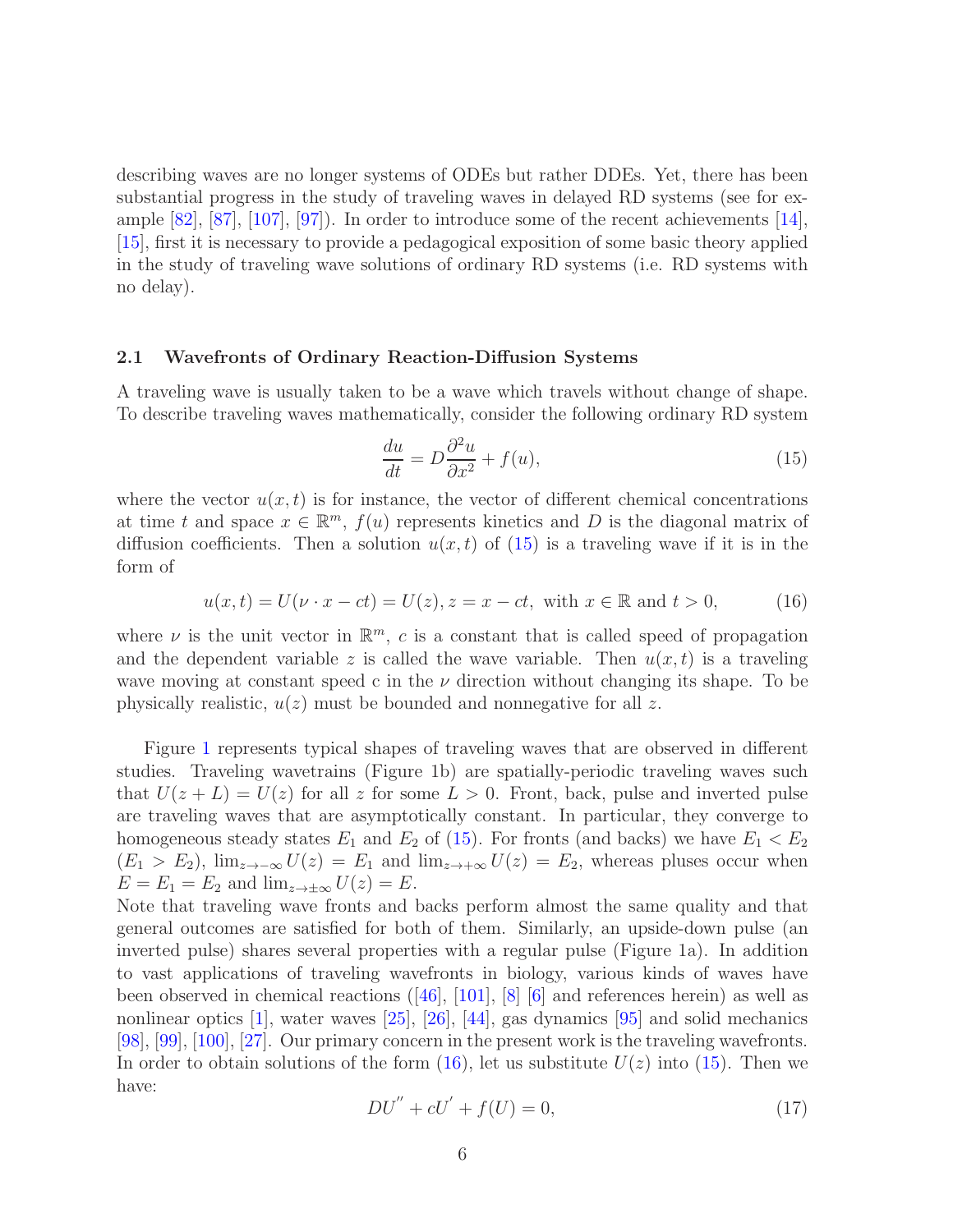

<span id="page-6-0"></span>Figure 1: *Typical traveling wave solutions of RD systems: (a) pulse (b) traveling wave train (c) back (d) front: in the one dimensional case, these waves travel in the x-direction with speed* c*.*

where  $\prime$  denotes the derivative with respect to z.

Depending on the form of the reaction term  $f(u)$  and also the initial condition  $u(x, 0) = u<sub>o</sub>(x)$  on [\(17\)](#page-5-2), a wave solution may or may not exist. For instance when [\(15\)](#page-5-0) is scalar and  $f(u) = 0$ , the solution of [\(17\)](#page-5-2) is given by  $u(z) = A + Be^{-\frac{cz}{d}}$  with A and B constant integration. Then by boundedness of  $u(z)$ , B must be zero and hence  $u(z) = A$  which is not a traveling wave, but is just a constant solution. Moreover, there is a minumum  $c^*$  for the wave speed c. For values of c less than the minimal speed c ∗ , the wave solution remains stationary (i.e. it does not move in any direction) or the traveling wave becomes physically unrealistic (i.e.  $u(z) < 0$  for some values of  $z \in \mathbb{R}$ ). Moreover, the minimal speed  $c^*$  is often considered to be greater than zero and the case  $c = 0$  describes standing waves that do not move at all. In general, the wave speed is dependent on the form of reaction terms in RD equations [92]. As we will show later, in simple cases, wave speed can be presented in terms of parameters associated with the reaction term  $f(u)$  and the diffusion matrix D.

Since analytical solutions of  $(15)$ , in the case f nonlinear, may not be available in most cases, the basic method of linearization is applied to study the traveling wave solutions. Suppose [\(15\)](#page-5-0) has two homogeneous steady states  $E_1$  and  $E_2$ ; then a local solution of [\(17\)](#page-5-2) around  $E_i$  can be represented by  $U = E_i + U$ . Substituting such a solution in [\(17\)](#page-5-2) and dropping the nonlinear terms deduced from Taylor expansion gives the form

$$
D\widetilde{U}'' + c\widetilde{U}' + J_{f(E_i)}\widetilde{U} = 0 \text{ for } i = 1, 2,
$$
\n(18)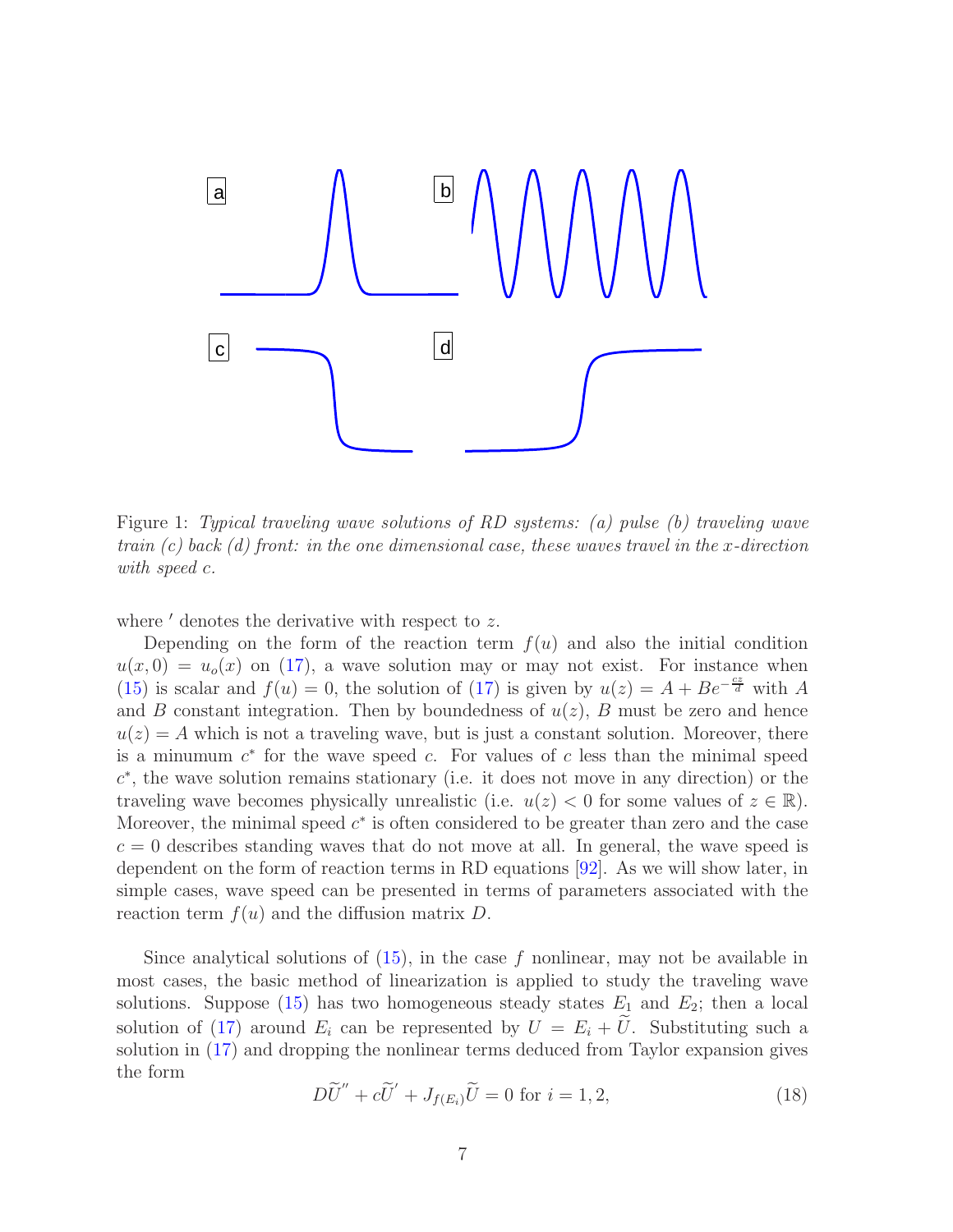where  $J_{f(E_i)}$  is the Jacobian matrix of f evaluated at  $E_i$ . In order to have a nontrivial solution of the form  $\tilde{U} = e^{\lambda s}$ , we must have

<span id="page-7-2"></span>
$$
\Lambda_o^{Ei}(\lambda) := det(D\lambda^2 + c\lambda I + J_{f(E_i)} = 0,
$$
\n(19)

that is the characteristic equation at  $E_i$ ,  $i = 1, 2$ . The following conditions are necessary for existence of a typical traveling wave front  $U$  of ordinary RD system  $(15)$  which connects the two steady states  $E_1$  and  $E_2$  at two ends.

- i) The steady states  $E_1$  and  $E_2$  are hyperbolic (i.e.  $\Lambda_o^{E_i}(\lambda) = 0$  has no pure imaginary root for  $i = 1, 2$ .
- ii)  $\exists c_o^* > 0$ ;  $\forall c \geq c_o^* \Lambda_o^{E_1}(\lambda)$  has a negative real root. Moreover,  $E_1$  is a stable node (i.e.  $\Lambda_o^{E_1}(\lambda) = 0 \Rightarrow Re(\lambda) < 0$ ).
- iii) For all  $c \geq c^*$ , equation [\(17\)](#page-5-2) has a solution U satisfying  $\lim_{z\to-\infty} U(z) = E_1$ ,  $\lim_{z\to\infty} U(z) = E_2$ .

The minimal speed  $c_o^*$  $_{o}^{*}$  ([\[11\]](#page-13-2)) can be defined as follows:

<span id="page-7-3"></span>
$$
c_o^* = \inf \left\{ c > 0 \mid \Lambda_o^{E_1}(\lambda) = 0, \text{ has a negative real root} \right\}. \tag{20}
$$

To have a better understanding of traveling wave solutions of ordinary RD equations, consider the following two examples.

**Example 1.** A linear RD model for biological invasions. Let  $f(u) = \alpha u$  with  $\alpha > 0$  in equation [\(15\)](#page-5-0); then we have a linear RD equation of the form,

<span id="page-7-0"></span>
$$
\frac{\partial u}{\partial t} = D \frac{\partial^2 u}{\partial x^2} + \alpha u, \text{ with } \alpha > 0 \text{ and } x \in \mathbb{R},
$$
\n(21)

which is a simple model of populations of exponential growth (Malthusian populations) with diffusion that is used for biological invasions such as muskrat dispersal in Europe [93], invasion of nine-banded armadillo in the United States [43] and spread of larch casebearer in northern Idaho  $[63]$ . The exact solution of  $(21)$  with initial condition  $u(x, 0) = M\delta(x)$  (i.e. for a population u initially concentrated at origin  $x = 0$  and diffusing in an unbounded space) is given by

<span id="page-7-1"></span>
$$
u(x,t) = \frac{M}{2(\pi Dt)^{\frac{1}{2}}} \exp\left\{\alpha t - \frac{x^2}{4Dt}\right\}.
$$
 (22)

In order to see how a wave solution travels with time, let  $u = k = constant$  (i.e. consider a front of isoconcentration of the population). Then solve  $(22)$  with respect to  $x/t$  [47]. This gives the result

$$
x/t = \pm \left[ 4\alpha D - 2Dt^{-1}\ln t - 4Dt^{-1}\ln((2\pi D)^{\frac{1}{2}}k/M) \right]^{\frac{1}{2}}.
$$
 (23)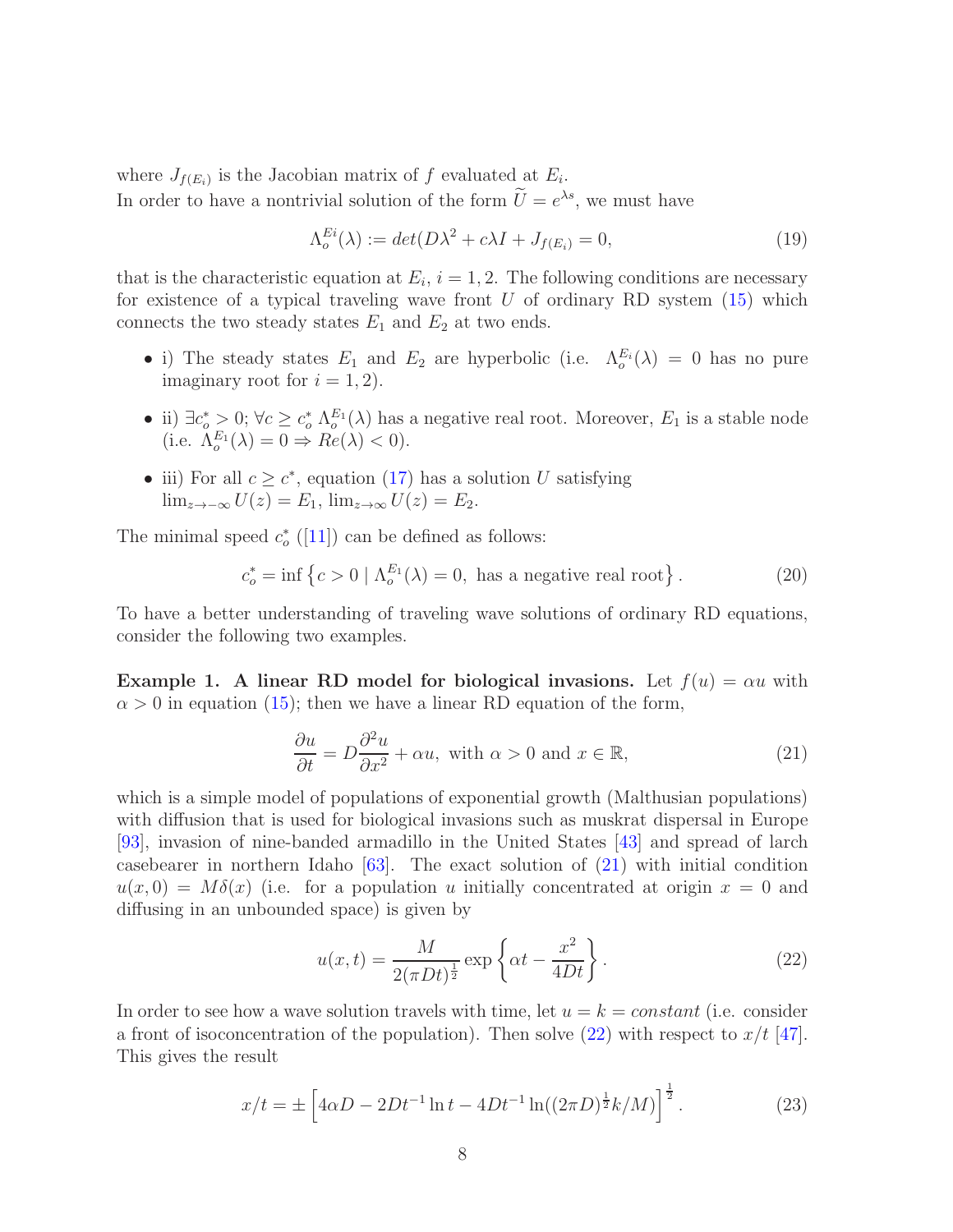Then the asymptotic solution (i.e. as  $t \to \infty$ ) of  $u(x, t) = k$  is given by,

$$
x/t = \pm 2(\alpha D)^{\frac{1}{2}} = c.
$$
 (24)

In other words the population wave front propagates outward from the initial disturbance with a speed ultimately equal to  $2(\alpha D)^{\frac{1}{2}}$ .

Further studies on the general solutions of [\(21\)](#page-7-0) with the following Gaussian initial distribution

$$
u(x,0) = \frac{M}{(2\pi)^{\frac{1}{2}}\sigma} \exp(-x^2/2\sigma_o^2),
$$
\n(25)

where  $\sigma_o^2$  is the variance, demonstrates that using an argument similar to that used above gives the same speed of propagation,  $2(\alpha D)^{\frac{1}{2}}$  [22].

One might conclude that the same would be true for any initial condition, but it is only true if the amplitude of the initial condition possesses sufficient rapidity as  $|x|$ tends to infinity [47]; [69]; [76]. Although the linear relation (i.e.  $f(u) = \alpha u$ ) in [\(21\)](#page-7-0) sounds realistic for many models in biology and ecology, the essential role of nonlinearity is crucial in a large variety of models. In fact, several researchers have developed modifications of the simple RD models that can afford better descriptions of more complicated problems (see for example [60], [91], [89],[61], [75]).

Example 2. Fisher nonlinear RD equation. Let us consider a nonlinear ordinary RD equation which was first proposed by Fisher [29] to study the spatial spread of a favored gene in a population

<span id="page-8-0"></span>
$$
\frac{du}{dt} = \frac{\partial^2 u}{\partial x^2} + u(1 - u). \tag{26}
$$

Lamost immediately, this equation and its traveling wave solution was studied in the work by Kolmogoroff et al. in 1937 [53]. In order to demonstrate traveling wave solutions of the scalar one-dimensional Fisher-Kolmogoroff equation [\(26\)](#page-8-0), consider

<span id="page-8-2"></span>
$$
u(x,t) = w(x - ct) = w(s), s = x - ct.
$$
\n(27)

Then we arrive to the wave profile equation

<span id="page-8-1"></span>
$$
w'' + cw'(s) + w(1 - w) = 0.
$$
\n(28)

Since [\(26\)](#page-8-0) is invariant if  $x \to -x$ , c may be negative. To be specific, we assume  $c \geq 0$ . While equation [\(26\)](#page-8-0) has been a basis for a large number of different models such as spread of early farming in Europe  $[2]$ ,  $[3]$ , gene culture and waves of advance  $[4]$ , it has also received continuous attention in the study and search for analytical wave solutions [53], [\[17\]](#page-13-8), [\[58\]](#page-16-2), [94], [\[40\]](#page-15-0), [\[45\]](#page-15-1), [\[28\]](#page-14-1), [\[52\]](#page-16-3). Yet, there is no general analytical solution available for either equation [\(26\)](#page-8-0) or [\(28\)](#page-8-1). Nevertheless, diverse methods can be applied to find an approximation of the solution of [\(26\)](#page-8-0) (see for example [\[86\]](#page-18-0), [\[86\]](#page-18-0)). For the wave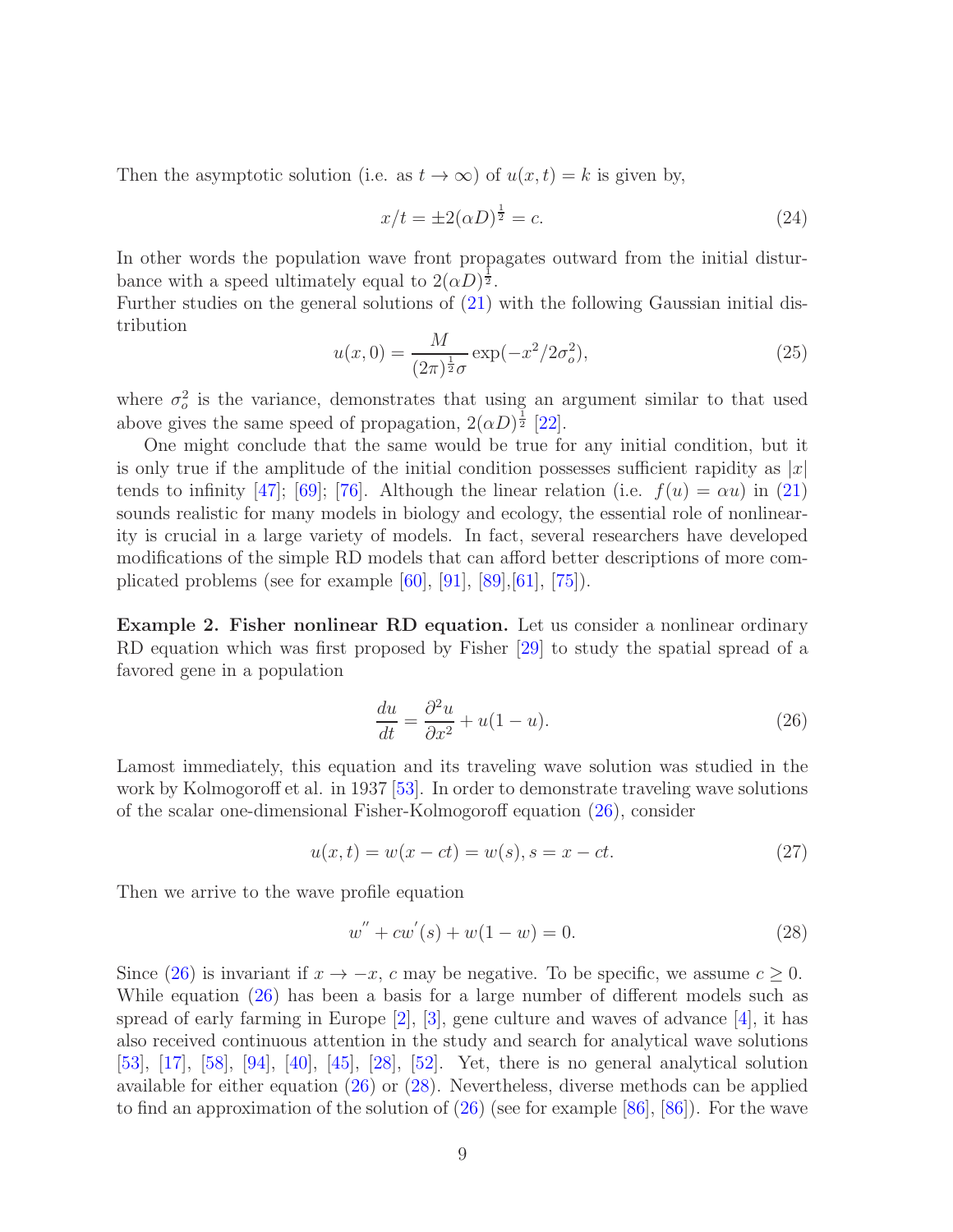profile equation [\(28\)](#page-8-1), there is an exact solution for a particular c greater than 2 (see [73] chapter 13). Moreover, the asymptotic solutions of [\(28\)](#page-8-1) for the case  $0 < \frac{1}{c^2}$  $\frac{1}{c^2} \ll 1,$ can be obtained [72], [\[48\]](#page-15-2), [\[21\]](#page-14-2) by multiple scale and singular perturbation methods. Monotone iteration methods can also be used to construct an iterative wave solution of a generalized form of [\(28\)](#page-8-1) with discrete delay [105].

The two steady states of [\(26\)](#page-8-0) are  $E_1 = 0$  and  $E_2 = 1$ , where the wave solution  $W(s)$ connects  $E_1$  and  $E_2$  as s tends to  $-\infty$  and  $+\infty$  respectively.

Solving [\(19\)](#page-7-2) for the eigenvalue  $\lambda$  shows that  $E_2$  is an unstable saddle. For  $c > 2$ ,  $E_1$  is a stable node where  $c < 2$  results in  $E_1$  becoming a stable spiral. Clearly the minimal speed  $c_o^*$  defined by [\(20\)](#page-7-3) is determined by  $c_o^* = 2$ .

By continuity arguments, there is a trajectory from  $E_2$  to  $E_1$  lying in the second quadrant (i.e.  $w \geq 0$  and  $w' \leq 0$ ) of the phase plane, with  $0 \leq w \leq 1$  for all wave speeds  $c \geq c_o^* = 2$ . For  $c < 2$  there are trajectories connecting the unstable saddle  $E_2$  to the stable spiral at origin (i.e.  $E_1$ ) and hence they spiral around the origin as  $z \to -\infty$ . Therefore, in this case the traveling waves are unrealistic since  $w(z) < 0$  for some z.

## 2.2 Wavefronts of Delayed Reaction-Diffusion Systems

Several studies include traveling wave solutions of delayed RD equations without nonlocal effects. Namely, the existence, uniqueness and asymptotic behavior of the wave solutions corresponding to the delayed RD equation,

<span id="page-9-0"></span>
$$
\frac{\partial u(x,t)}{\partial t} = \frac{\partial^2 u(x,t)}{\partial x^2} + f(u(x,t), u(x,t-\tau)),\tag{29}
$$

with  $0 \le u(x, t) \le 1$  for  $x \in \mathbb{R}$ ,  $t > 0$ , have been explicitly studied in the book by Wu [105], in which the method of phase plane (i.e. implementation of graph equation for trajectories), linearization, comparison of trajectories and their continuous dependence on wave speed c, the method of super-subsolution combined with some results already known from ODEs have been used to show existence and uniqueness of minimal speed  $c^*$  and a nontrivial strictly increasing wave solution corresponding to [\(29\)](#page-9-0). Furthermore, an iteration scheme in conjunction with the fixed point theorem can be used to construct traveling waves in a system of RD equations of the form [\(29\)](#page-9-0). The methods mentioned above are some of the common methods employed to study traveling wave solutions of RD systems with discrete or distributed delay. Here, we bring the following example to illustrate the effect of delay on traveling waves.

Example 3. Delayed Fisher-Kolmogoroff RD equation. Let  $f = u(x, t - \tau)[1$  $u(x, t)$  in the equation [\(29\)](#page-9-0); then we have

<span id="page-9-1"></span>
$$
\frac{\partial u(x,t)}{\partial t} = \frac{\partial^2 u(x,t)}{\partial x^2} + u(x,t-\tau)[1-u(x,t)],\tag{30}
$$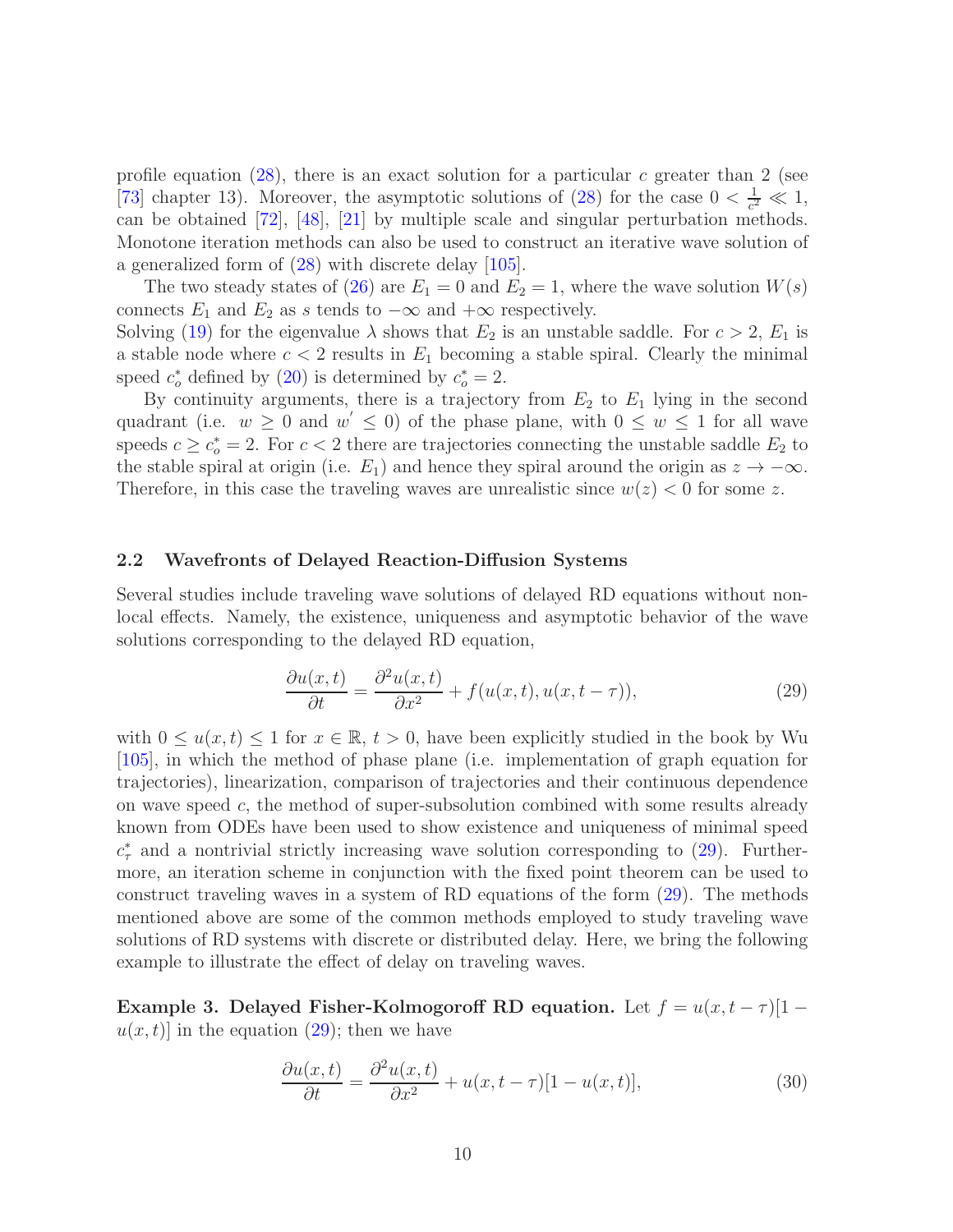which is also the natural extension of the logistic growth population model [\(2\)](#page-1-1) and the population disperses via linear diffusion. Then the time delay  $\tau > 0$  represents the time required for the food supply (of the population) to recover from grazing (i.e. food supply at time t depends on population size u at time  $t - \tau$ ).

The two steady states of [\(30\)](#page-9-1) are  $E_1 = k(\tau) = 0$  and  $E_2 = 1$  where  $E_2$  is dependent on  $\tau$ . Using the following linear transformation we can obtain delay independent steady state  $E_1$ ,

$$
\widetilde{u} = \begin{cases}\n\frac{u - E_1}{E_2 - E_1} & \text{if } E_1 \neq E_2 \\
u - E_1 & \text{otherwise}\n\end{cases} \tag{31}
$$

For technical reasons, let  $s = x + ct$  in [\(27\)](#page-8-2), then the wave profile equation corresponding to  $(30)$ ,

<span id="page-10-0"></span>
$$
w''(s) - cw'(s) + w(s - c\tau)[1 - w(s)] = 0,
$$
\n(32)

can be linearized around the new delay independent steady states  $E_1$  and  $E_2$  resulting in characteristic functions

$$
\Lambda_{\tau}^{E_i}(\lambda) := \lambda^2 - c\lambda + \alpha + \beta e^{-\lambda c\tau},\tag{33}
$$

where  $\alpha$  and  $\beta$  are correspondingly the partial derivatives of  $w(s - c\tau)[1 - w(s)]$  with respect to  $w(s)$  and  $w(s - c\tau)$  evaluated at  $E_i$ . Define

$$
c_{\tau}^* := \inf \left\{ c > 0; \text{ there is } s \in \mathbb{R} \text{ with } \Lambda_{\tau}^{E_1}(s) < 0 \right\}
$$
 (34)

Then it can be shown that  $c^*_{\tau} > 0$  and for all  $c > c^*_{\tau}$ , there are exactly two real roots of  $\Lambda_{\tau}^{E_1}$  such that  $0 < \lambda^{-1}(c) < \lambda^{+}(c) < c$ . Moreover, for  $c = c_{\tau}^{*}$  $_{\tau}^*$  there is exactly one real root  $\lambda^* \in (0, c^*)$ . Since we let  $s = x + ct$  and therefore the wave solution moves in the negative x-direction. The steady state  $E_1$  is a stable node. In particular, it can be shown that for all  $c > c^*$  there exists a unique (up-to-translation) nontrivial wave solution of [\(32\)](#page-10-0) with asymptotic behavior,

$$
w_c(s) = ke^{\lambda^-(c)s}[1+0(1)] \text{ as } s \to -\infty,
$$
\n(35)

where  $k$  is a constant.

## 2.3 Periodic Traveling Wave Solutions

Periodic Traveling wave solutions (wavetrain solutions) of general RD systems with limit cycle kinetics have been widely studied. To introduce traveling wave trains, consider the system of RD equations

<span id="page-10-1"></span>
$$
\frac{\partial u}{\partial t} = D\nabla^2 u + f(u). \tag{36}
$$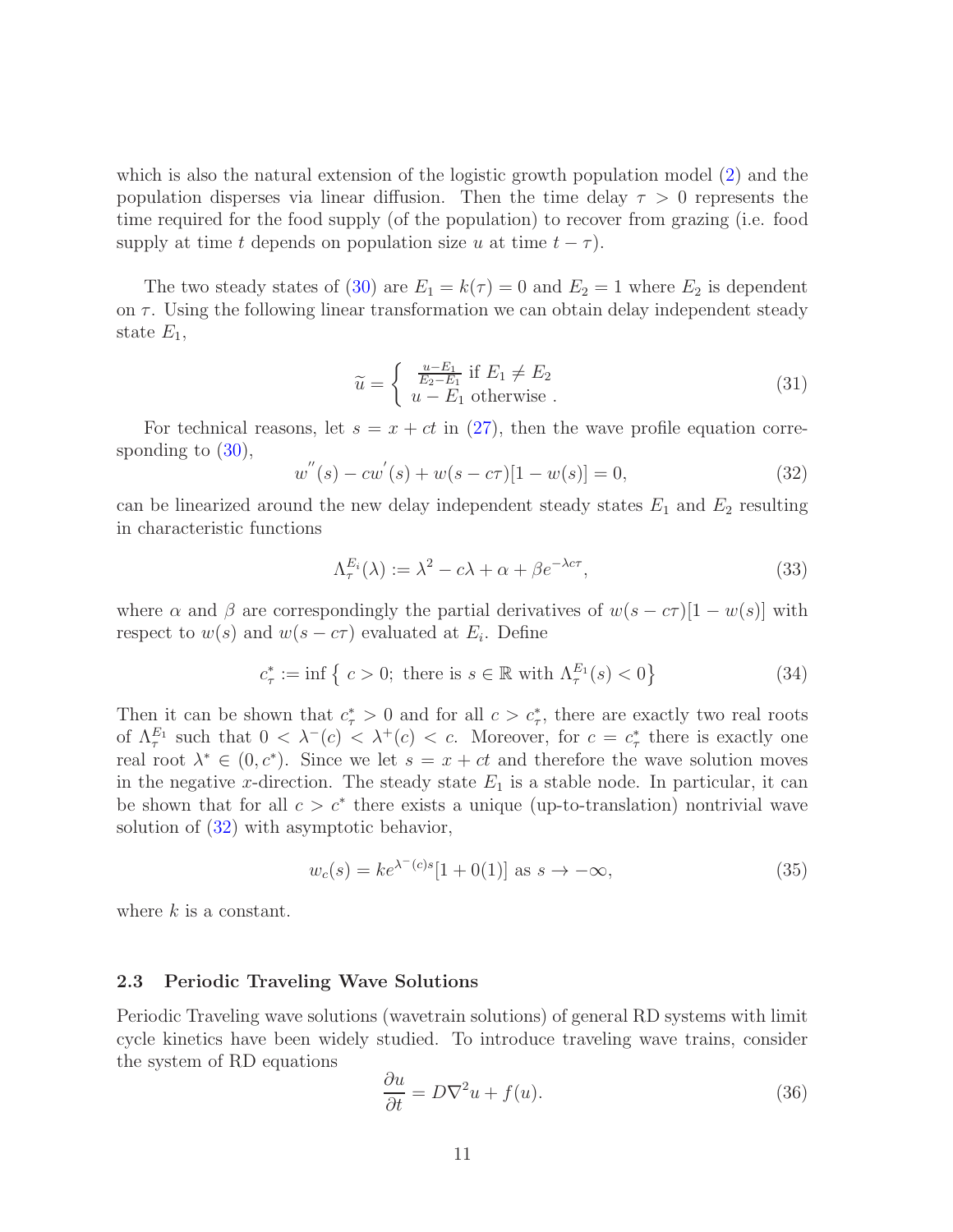Assume that the spatially homogeneous system,

$$
\frac{dv}{dt} = f(v, \gamma),\tag{37}
$$

has a stable limit cycle when the bifurcation parameter  $\gamma$  passes through the Hopf bifurcation value  $\gamma_c$  (i.e. for  $\gamma = \gamma_c + \epsilon$ ,  $0 < \epsilon \ll 1$ , a small amplitude limit cycle solution exists and is stable); then the RD system  $(36)$  admits a family of  $2\pi$ -periodic traveling wavetrain solutions (originally called plane wave solutions) of the form

<span id="page-11-0"></span>
$$
u(x,t) = U(z), z = \sigma t - kx,
$$
\n(38)

with frequency  $\sigma > 0$ , wavenumber k, wavelength  $w = 2\pi/k$  and speed  $c = \sigma/k$ .

Existence and uniqueness of periodic traveling wave solutions (plane waves) of the form  $(38)$  is given in the seminal papers by Kopell and Howard [\[49\]](#page-15-3), [50], [51]. A simpler way of discussing traveling wave solutions of this type and their applications can be found in the second volume by Murray [74].

The study of periodic traveling waves (sometimes called traveling oscillatory waves) of delayed RD systems has been the interest of much research. In particular, let  $r \geq 0$ given,  $f: C([-r, 0]; \mathbb{R}^n) \to \mathbb{R}^n$  be a  $C^2$  map, D be an  $N \times N$  real matrix with eigenvalues in the right-half complex plane. Consider the delayed RD system

<span id="page-11-1"></span>
$$
\frac{\partial}{\partial t}u(x,t) = D\Delta u(x,t) + f(u_t(x,\cdot)); x \in \mathbb{R}^n, t > 0,
$$
\n(39)

where  $x_t(x, \theta) = u(x, t + \theta)$  and  $-r \leq \theta < 0$ .

Then similar to what was mentioned above, system [\(39\)](#page-11-1) admits a family of periodic traveling waves  $U_{\theta}$  near the asymptotically stable w-periodic solution of  $\dot{v}(t) = f(v_t)$ . Moreover, it can be shown that  $U_{\theta}$  loses its stability due to perturbations by spatial diffusion (see [105]; [\[81\]](#page-18-1)). Similarly destabilizing effects on spatially homogeneous periodic solutions of nonlinear diffusional models can be observed. For instance, the multi-scale perturbation method can be used to establish the existence of small amplitude traveling wavetrains of the following delayed diffusional predator-prey model [70]; Cohen et al. 1979

<span id="page-11-2"></span>
$$
\frac{\partial}{\partial t}u(x,t) = \frac{\partial^2}{\partial x^2}u(x,t) + \alpha \int_0^\infty k(s)u(x,s)ds + \epsilon \left(\int_0^\infty k(s)u(x,t-s)ds\right)^3,\tag{40}
$$

with  $0 < \epsilon \ll 1$ .

All small amplitude periodic wave solutions of [\(40\)](#page-11-2) are unstable solutions bifurcating from a spatially homogeneous steady state of the system  $(40)$ . There are several studies on the periodic traveling wave solutions of delayed diffusion models [\[18\]](#page-13-9), [\[23\]](#page-14-3). Additionally, investigations on the qualitative behavior of such solutions for nonlocal delayed RD systems have recently gained interest.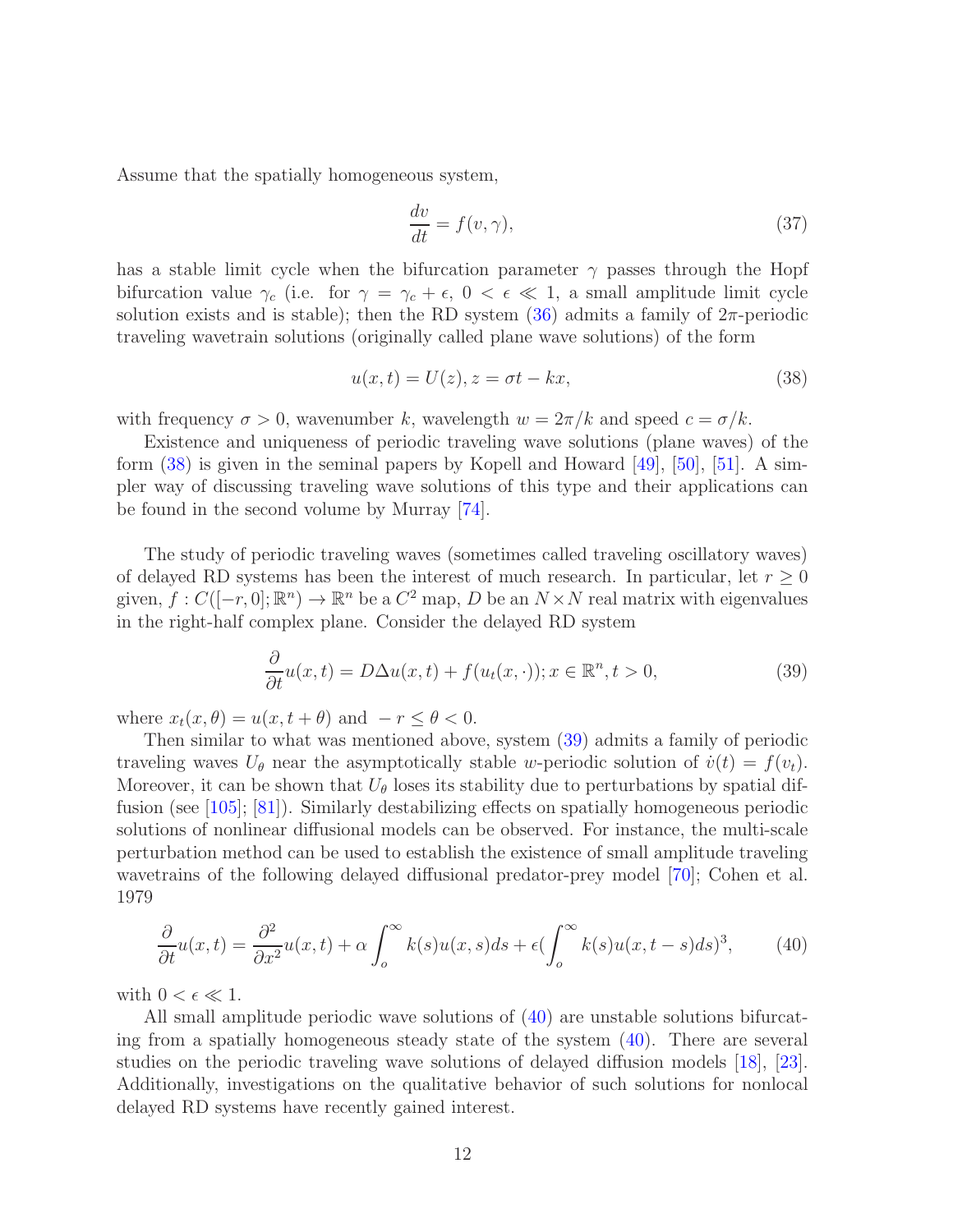# 3 Discussion

In summary, we note that there have been widespread and extensive studies on delay models describing different biological situations. Incorporation of time delays into population models goes back to the works of Lotka and Volterra in the 1920s. However, the basic developments on the theory of DDEs were accomplished in the 1970s [35], [41], [\[54\]](#page-16-0). The local and global dynamics of DDEs arising from population biology, epidemiology and ecology are still of great interest [8] [\[13\]](#page-13-3). In particular, there are intensive activities on wave solutions of delayed nonlocal diffusive systems [\[14\]](#page-13-6) . Progress toward investigating the behaviors of such solutions may bring significant insights in understanding the nature of different biological phenomena. Moreover, mathematics has certainly become more productive through new techniques and methods constructed in analysis of traveling wave solutions as well as extensions to the existing methods. Thus far, the study of wave solutions of delayed RD systems has played a central role in understanding the qualitative behaviors of the solutions, but much more work needs to be done. Namely, despite substantial progress, the recent studies on wave fronts of delayed nonlocal RD equations (e.g. equation [\(14\)](#page-4-0) are still in their early stages.

# References

- [1] N. Akhmediev and A. Ankiewicz. (1997) Solitons: Nonlinear pulses and beams. Chapman and Hall: London.
- [2] A.J. Ammerman and L.L. Cavalli-Sforza (1971) Measuring the rate of spread of early farming. Man, 6, 674–688.
- [3] A.J. Ammerman and L.L. Cavalli-Sforza (1983) The Neolithic Transition and the Genetics of Populations in Europe. Princeton Univ. Press: Princeton.
- [4] R.M. Anderson and W. Trewhella (1985) Population dynamics of the badger (*Meles meles*) and the epidemiology of bovine tuberculosis (Mycobacterium bovis). Phil Trans. R. Soc. Lond. B 310, 327–381.
- [5] M. Bani-Yaghoub and D.E. Amundsen (2006) Turing-type instabilities in a mathematical model of Notch and Retinoic Acid pathways. WSEAS Transactions on Biology and Biomedicine 3(2), 89–96.
- [6] M. Bani-Yaghoub (2006) A mathematical approach to axon formation in a network of signaling molecules for N2a cells. M.Sc. Thesis, Carleton University, Ottawa, Canada.
- <span id="page-12-0"></span>[7] M. Bani-Yaghoub and D.E. Amundsen (2008) Study and Simulation of Reaction-Diffusion Systems Affected by Interacting Signaling Pathways Acta biotheoretica 56 (4), 315-328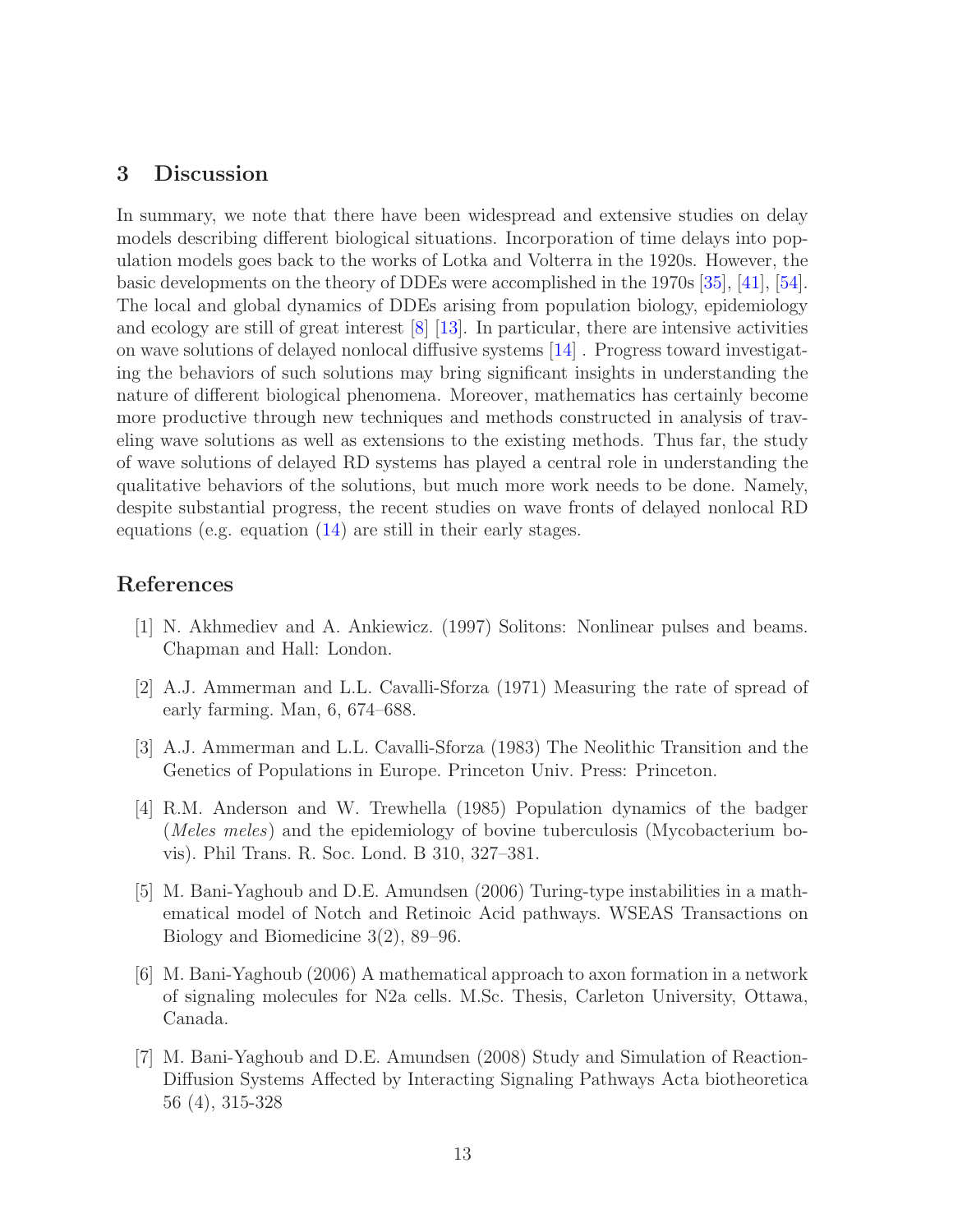- <span id="page-13-0"></span>[8] M. Bani-Yaghoub (2010) Wave Solutions of Nonlocal Delayed Reaction-diffusion Equations, PhD. Thesis, Carleton University, Ottawa, Canada.
- [9] M. Bani-Yaghoub and D.E. Amundsen (2010) Dynamics of Notch Activity in a Model of Interacting Signaling Pathways. Bulletin of mathematical biology 72 (4), 780-804
- <span id="page-13-1"></span>[10] M. Bani-Yaghoub, G. Yao (2014) Modeling and Numerical Simulations of Single Species Dispersal in Symmetrical Domains, International Journal of Applied Mathematics, 27(6), 525–547.
- <span id="page-13-2"></span>[11] M. Bani-Yaghoub, D.E. Amundsen (2015) Oscillatory traveling waves for a population diffusion model with two age classes and nonlocality induced by maturation delay. Comput. Appl. Math. 34(1), 309–324.
- <span id="page-13-4"></span>[12] M. Bani-Yaghoub (2017) Approximating the traveling wavefront for a nonlocal delayed reaction-diffusion equation, Journal of Applied Mathematics and Computing, 53 (1), 77–94
- <span id="page-13-3"></span>[13] M. Bani-Yaghoub, G. Yao, M. Fujiwara, D.E. Amundsen (2015) Understanding the interplay between density dependent birth function and maturation time delay using a reaction-diffusion population model, Ecological Complexity, 21 , 14–26.
- <span id="page-13-7"></span><span id="page-13-6"></span>[14] M. Bani-Yaghoub (2016) Approximate Wave Solutions Of Delay Diffusive Models Using A Differential Transform Method Applied Mathematics E-Notes 16, 99-104
- [15] M. Bani-Yaghoub, G. Yao, H. Voulov (2016) Existence and stability of stationary waves of a population model with strong allee effect, Journal of Computational and Applied Mathematics, 307, 385-393
- <span id="page-13-8"></span><span id="page-13-5"></span>[16] M. Bani-Yaghoub (2017) Analysis and Applications of Delay Differential Equations in Biology and Medicine. arXiv preprint 1-23
- [17] R. Barakat (1959) A note on the transient stage of the random dispersal of logistic population. Bull. Math. Biophys. 21, 141–151.
- <span id="page-13-9"></span>[18] L.L. Bonilla and A. Linan (1984) Relaxation oscillations, pulses and travelling waves in the diffusive Volterra delay-differential equations. SIAM J. Appl. Math. 44, 369–391.
- [19] N.F. Britton. (1986) Reaction-Diffusion Equations and their Applications to Biology. Academic Press: New York.
- [20] N.F. Britton. (1990) Spatial structures and periodic travelling waves in an integrodifferential reaction-diffusion population model. SIAM J. Appl. Math. 50(6), 1663- 1688.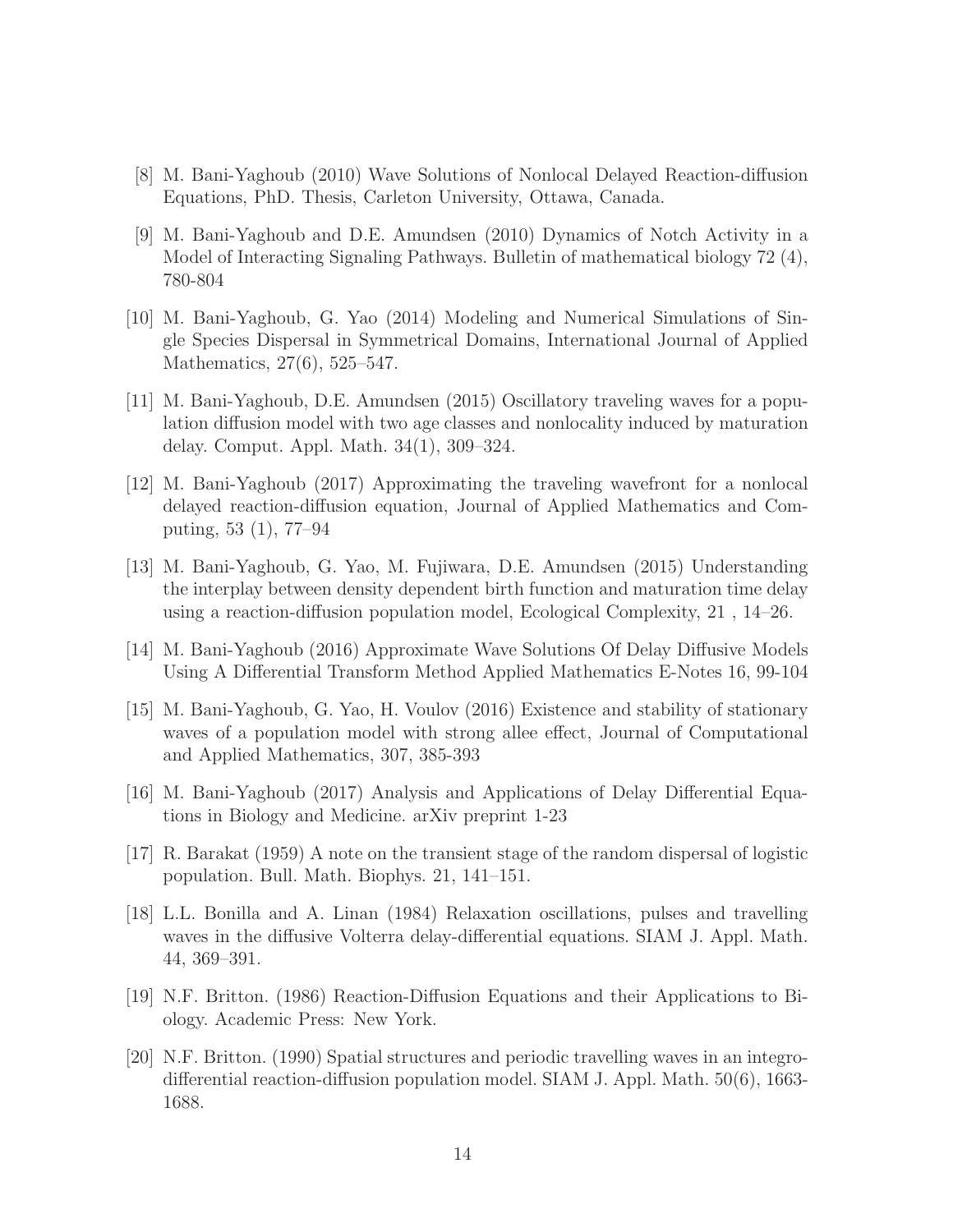- <span id="page-14-2"></span>[21] J. Canosa (1973) On a nonlinear diffusion equaiton describing population growth. IBM J. Res. and Dev., 17, 307–313.
- <span id="page-14-3"></span>[22] H.S. Carslaw and J.C. Jaeger (1959) Conduction of heat in solids, second edition. Oxford Univ. Press: Oxford.
- [23] D.S. Cohen and S. Rosenblat (1979) Multi-species interactions with hereditary effects and spatial diffusions. J. Theoret. Biol. 7, 231–241.
- [24] J.M. Cushing (1977) Integrodifferential Equations and Delay Models in Population Dynamics, Springer-Verlag: Heidelberg.
- [25] L. Debnath (1994) Nonlinear water waves. Academic Press: Boston.
- [26] F. Dias and C. Kharif (1999) Nonlinear gravity and capillary-gravity waves. Ann. Rev. Fluid. Mech. 31, 301–346.
- [27] P.C. Fife. Patterns formation in gradient systems. In Handbook of dynamical systems III: Towards Applications, B. Fiedler, G. Iooss, and N. Kopell (Eds). Elsevier.
- <span id="page-14-1"></span>[28] P.C. Fife and L.A. Peletier (1977) Nonlinear diffusion in population genetics. Arch. Rat. Mech. Anal. 64, 93–109.
- [29] R.A. Fisher (1937) The wave of advance of advantageous genes. Ann. Eugenics 7, 353–369.
- [30] Freedman, H.I. and Kuang, Y. (1991) Stability switches in linear scalar neutral delay equations. Funkcialaj Ekvacioj. 34, 187–209.
- [31] Freedman, H.I. and Kuang, Y. (1995) Global qualitative analysis of a single species neitral delay differential population model. Rocky Mount. J. Math., 25, 201–215.
- [32] Glass, L. and Mackey, M.C. (1977) Oscillations and chaos in physiological control systems. Science, 197, 287-289 .
- [33] Glass, L. and Mackey, M.C. (1979) Pathological conditions resulting from instabilities in physiological control systems. Ann. N.Y. Acad. Sci., 316, 214-235.
- [34] K. Gopalsamy (1980) TIME LAGS AND GLOBAL STABILITY IN TWO-SPECIES COMPETITION. Bulletin of Mathematical Biology 42, 729–737.
- [35] K. Gopalsamy (1992) Stability and Oscillations in Delay Differential Equations of Population Dynamics. Kluwer Academic Publishers: Dordrecht, The Netherlands.
- <span id="page-14-0"></span>[36] Gopalsamy, K. and Zhang, B.G. (1988) On a neutral delay logistic equation. Dyn. Stab. Systems. 2, 183–195.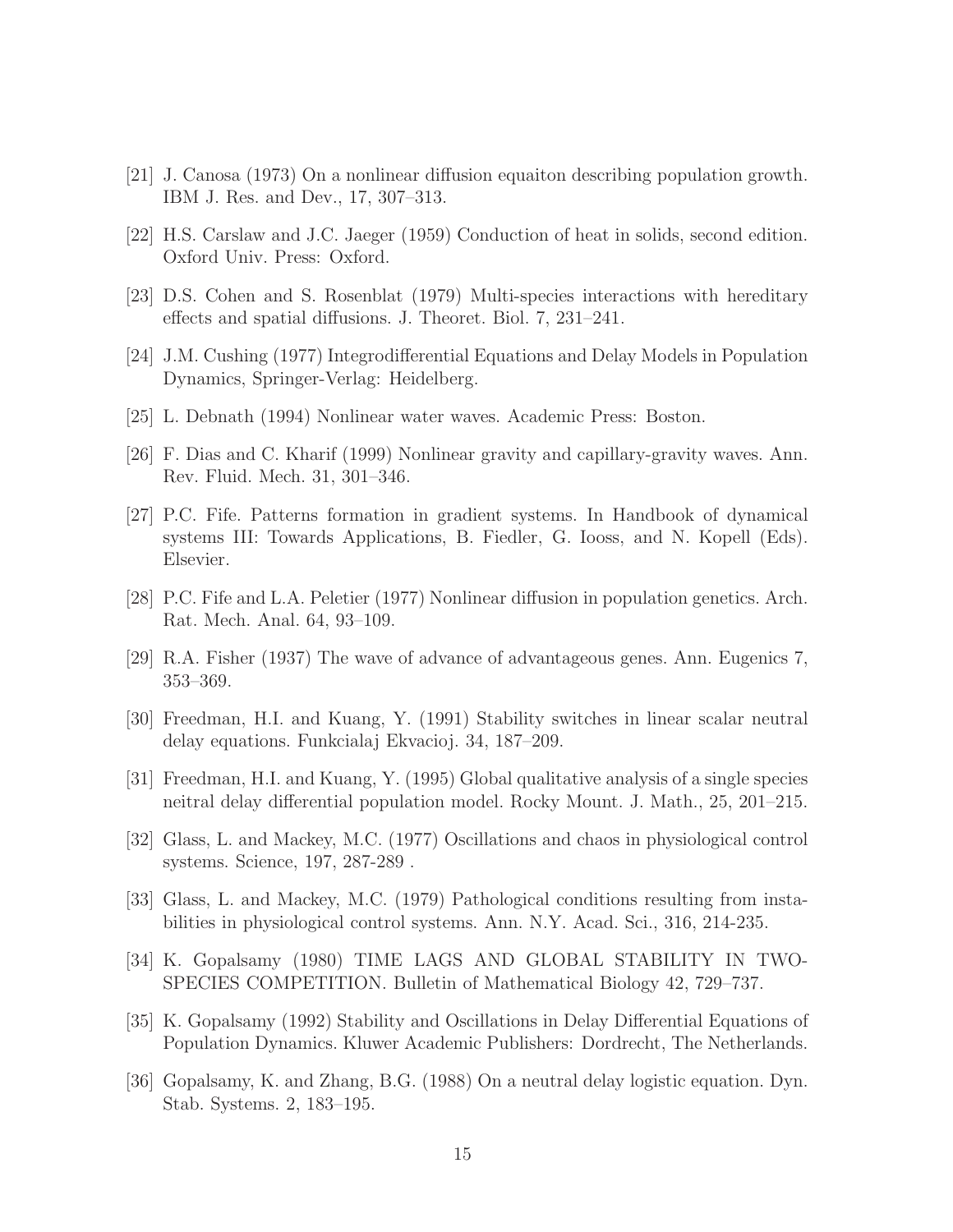- [37] S.A. Gourley, N.F. Britton. (1996) A predator-prey reaction-diffusion system with nonlocal effects. J. Math. Biol. 34, 297–333.
- [38] S.A. Gourley, J.W.H. So, and J.H. Wu (2004) Nonlocality of reaction-diffusion equations induced by delay: Biological modeling and nonlinear dynamics. J. Math. Sci. 124(4), 5119–5153.
- <span id="page-15-0"></span>[39] P. Grindrod. (1996) The Theory and Applications of Reaction-Diffusion Equations–Patterns and Waves. Oxford Univ. Press: New York.
- [40] K.P. Hadeler, F. Rothe (1975) Travelling fronts in nonlinear diffusion equations. J. Math. Biol. 2, 251–263.
- [41] J.K. Hale and L.S.M. Verduyn (1993) Introduction to Functional Differential Equations, Springer.
- [42] Herz, V.M., Bonhoeffer, S., Anderson, R.M., May, R.M. and Nowak, M.A. (1996) Viral dynamics in vivo: Limitations on estimations on intracellular delay and virus decay. Proc. Nat. Acad. Sci. USA, 93, 7247–7251.
- [43] S.R. Humphrey (1974) Zoogeography of the nine-banded armadillo (*Dasypus novemcinctus*) in the United States. Bio. Sci. 24, 457–462.
- <span id="page-15-1"></span>[44] R.S. Johnson (1997) A Modern Introduction to the Mathematical Theory of Water Waves. Cambridge Univ. Press: Cambridge.
- [45] Y. Kametaka (1976) On the nonlinear diffusion equation of Kolmogorov-Petrovskii-Piskunov type. Osaka J. Math. 13, 11–66.
- [46] R. Kapral and K. Showalter, Ed., (1995) Chemical Waves and Patterns. Kluwer: Doordrecht.
- <span id="page-15-2"></span>[47] M.G. Kendall (1948) A form of wave propagation associated with the equation of heat conduction. Proc. Cambridge Phil. Soc. 44, 591–593.
- <span id="page-15-3"></span>[48] J.Kevorkian and J.D. Cole (1996) Multiple Scale and Singular Perturbation Methods. Springer-Verlag: New York.
- [49] Kopell, N.: Target pattern solutions to reaction-diffusion equations in the presence of impurities. AdV. Appl. Math. 2, (1981) 389–399
- [50] Kopell, N., Howard, L.N.: Plane wave solutions to reaction-diffusion equations. Studies in Appl. Math. 42, (1973) 291–328
- [51] Kopell, N., Howard, L. N.: Target pattern and spiral solutions to reaction-diffusion equations with more than one space dimension. AdV. Appl. Math. 2, (1981) 417– 449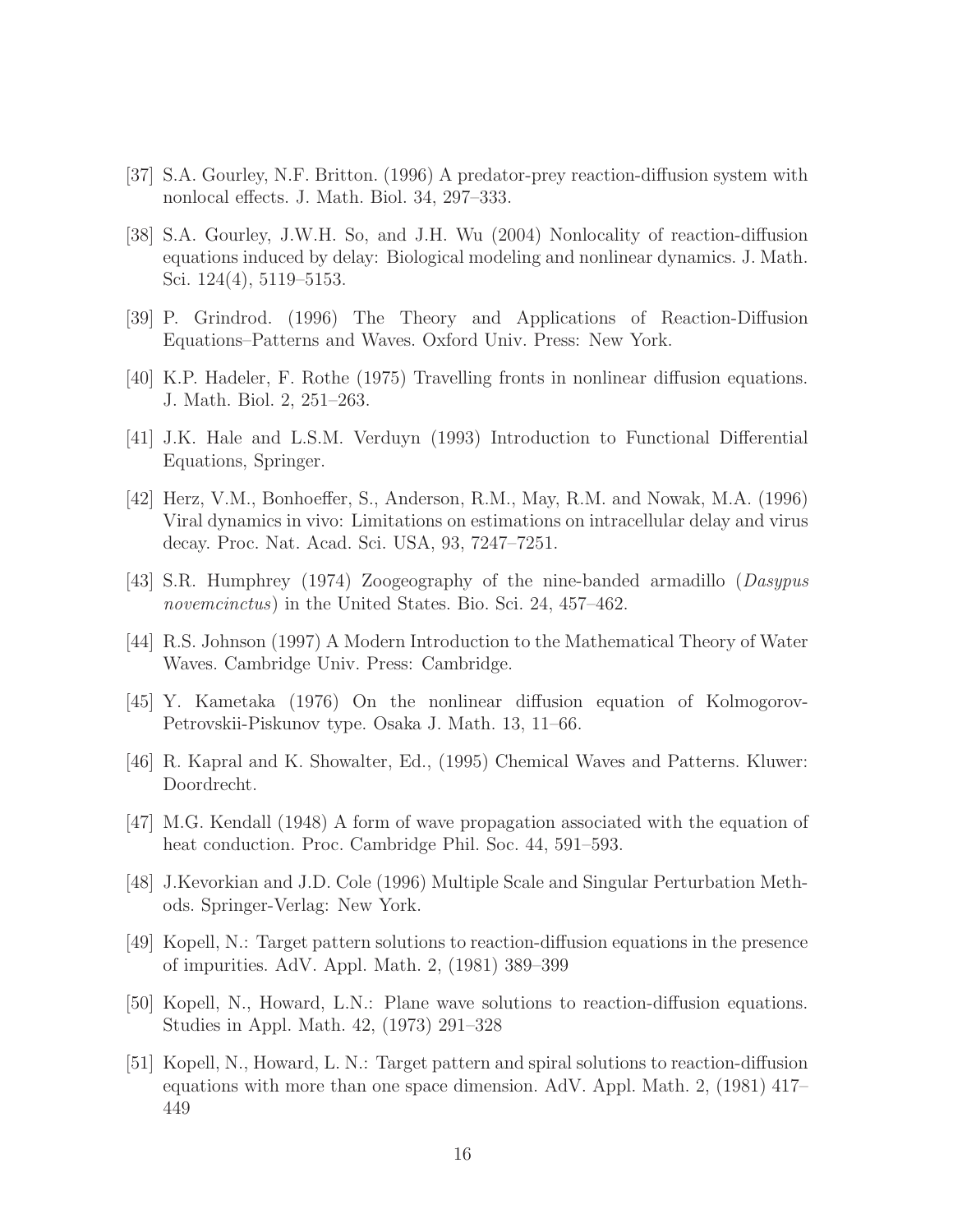- <span id="page-16-3"></span>[52] E. Kuno (1991) Sampling and analysis of insect populations. Ann. Rev. Ent. 36, 285–304.
- [53] A. Kolmogoroff, I. Petrovsky and N. Piscounoff (1937) Etude de l'equation de la diffusion avec croissance de la quantite de matiere et son application a un probleme biologique. Moscow Univ. Bull. Math., 1, 1–25.
- <span id="page-16-0"></span>[54] Kuang, Y. (1993) Delay Differential Equations with Applications in Population Dynamics. Academic Press, Inc.: SAn Diego.
- [55] Kuang, Y.(1992) Qualitative Analysis of one or two species neutral delay population models. SIAM J. Math. Anal. 23, 181–200.
- [56] Kuang, Y. (1992) Global attractivity in delay differential equations related to models of physiology and population biology. Japan J. Industr. Appl. Math. 9, 205–238.
- <span id="page-16-2"></span>[57] Kuang, Y. and Feldstein, A. (1991) Boundedness of solutions of nonlinear nonautonomous neutral delay equaitons. J. Math. Anal. Appl. 156, 193–204.
- <span id="page-16-1"></span>[58] Landahl, H.D. (1957) Population growth under the influence of random dispersal. Bull. Math. Biophys. 19, 171–186.
- [59] Levin, S.A. (1978) Population models and community structure in heterogeneous environments. In Mathematical Association of America Study in Mathematical Biology. Vol II: Populations and Communities, 439–476. Math Assoc. Amer: Washington.
- [60] Lewis, M. and Kareiva, P. (1993) Allee dynamics and the spread of invading orgnaisms. Theor. Popul. Biol. 43, 141–158.
- [61] Lewis,M., Schmitz,G., Kareiva, P. and Trevors, J. (1996) Models to examine the containment and spread of genetically engineered microbes. Molecular Ecol. 5, 165–175.
- [62] Li, Y. (2000) Periodic Solutions for Delay Lotka-Volterra Competition Systems. Journal of Mathematical Analysis and Applications 246, 230–244.
- [63] Long, G.E. (1977) Spatial dispersion in a biological control model for larch casebearer (*Coleophora laricella*). Environmental Entomol. 6, 843–852.
- [64] Lotka, A.J. Elements of physical biology. (1925) Williams ans Wilkins: Baltimore; Reissued as Elements of Mathematical Biology. 1956. Dover: New York.
- [65] MacDonald, N. (1978) Time lags in biological models. Lecture Notes in Biomath. 27, Springer: Berlin.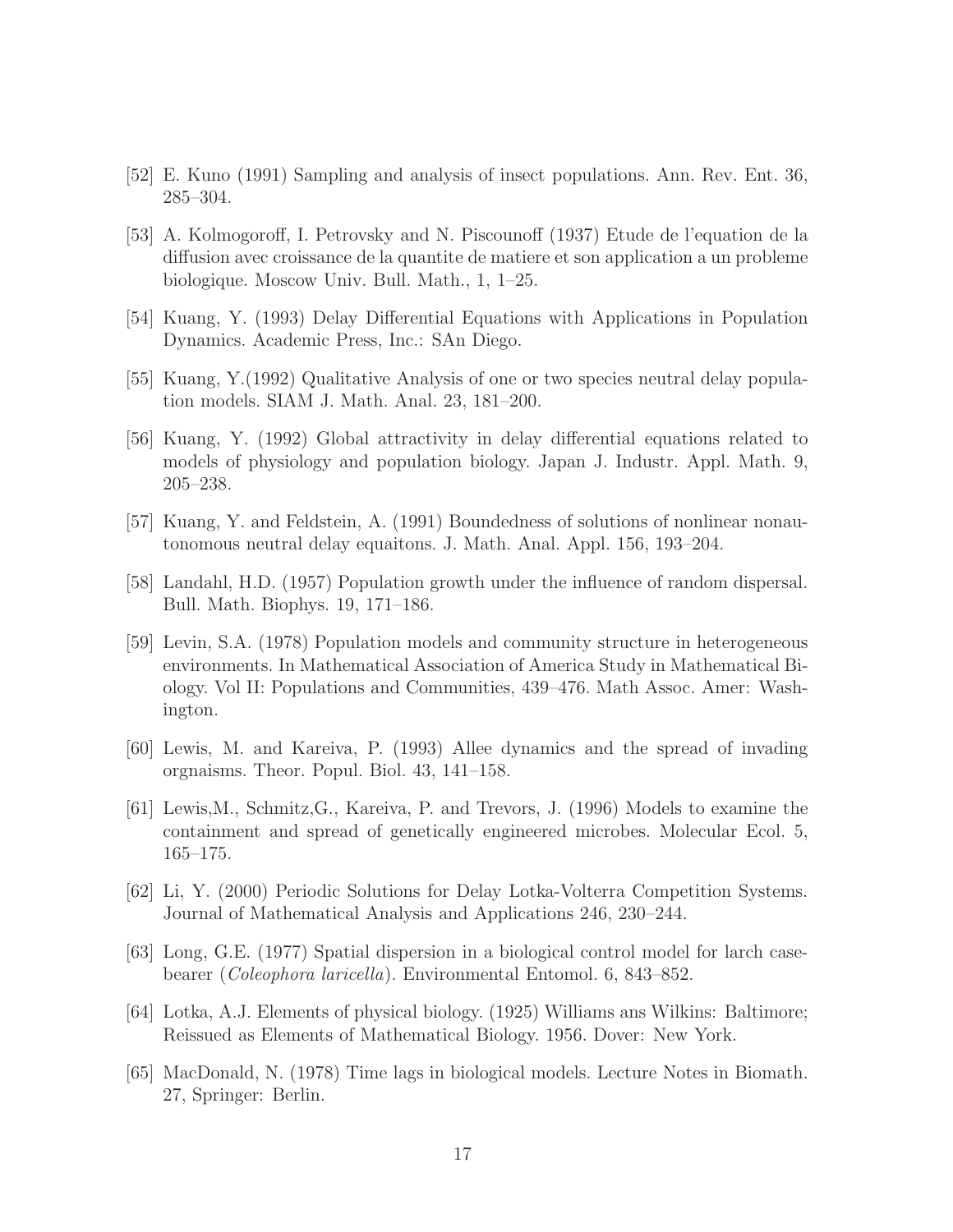- <span id="page-17-0"></span>[66] May, R.M. (1973) Stability and complexity in model ecosystems. Princeton Univ. Press: Princeton, N.J.
- [67] Mittler, J.E., Markowitz, M., Ho, D.D. and Perelson, A.S. (1999) Refined estimates for HIV-1 clearance rate and intracellular delay. AIDS, 13, 1415–1417.
- [68] Mittler, J.E., Sulzer, B., Neumann, A.U. and Perelson, A.S. (1998) Influence of delayed virus production on viral dynamics in HIV-1 infected patients. Math. Biosci., 152, 143–163.
- [69] D. Mollison (1977) Spatial contact model for ecological and epidemic spread. J. Roy. Statist. Soc. B 39, 283–326.
- <span id="page-17-1"></span>[70] J.D. Murray (1976) Spatial structures in predator-prey communities–a nonlinear time delay diffusional model, Math. Biosci. 30, 73–85.
- [71] J.D. Murray (1977) Lectures on nonlinear-differential equation models in biology. Oxford Univ. Press: Oxford.
- [72] J.D. Murray (1984) Asymptotic Analysis, Second Edition. Springer-Verlag: Berlin-heidelberg-New York.
- [73] J.D. Murray. (2002) Mathematical Biology I: An Introduction, Third Edition. Springer-Verlag: New York.
- [74] J.D. Murray. (2003) Mathematical Biology II: Spatial Models and Biomedical Applications, Third Edition. Springer-Verlag: New York.
- [75] J.D. Murray, E.A. Stanley and D.L. Brown (1986) On the spatial spread of rabies among foxes. Proc. R. Soc. London B, 229, 111–150.
- [76] D.J. Needham (1992) A formal theory concerning the generation and propagation of traveling wave-fronts in reaction diffusion equations. Quart. J. Mech. Appl. Math. 45:3, 469–498.
- [77] Nelson, P.W. (1998) Mathematical Models in Immunology and HIV Pathogenesis. PhD Thesis, Department of Applied Mathematics, University of Washington, Seattle, Washington.
- [78] Nelson, P.W., Perelson, A.S. and Murray, J.D. (2000) Delay model for the dynamics of HIV infection. Math. Biosci. 163, 201–215.
- [79] G. Nicolis, I. Prigogine. (1977) Self-organization in nonequilibrium systems. J. Wiley and Sons.
- [80] A. Okubo, S.A. Levin. (2001) Diffusion aand Ecological Problems: Modern Perspectives, Second Edition, Springer-Verlag: New York.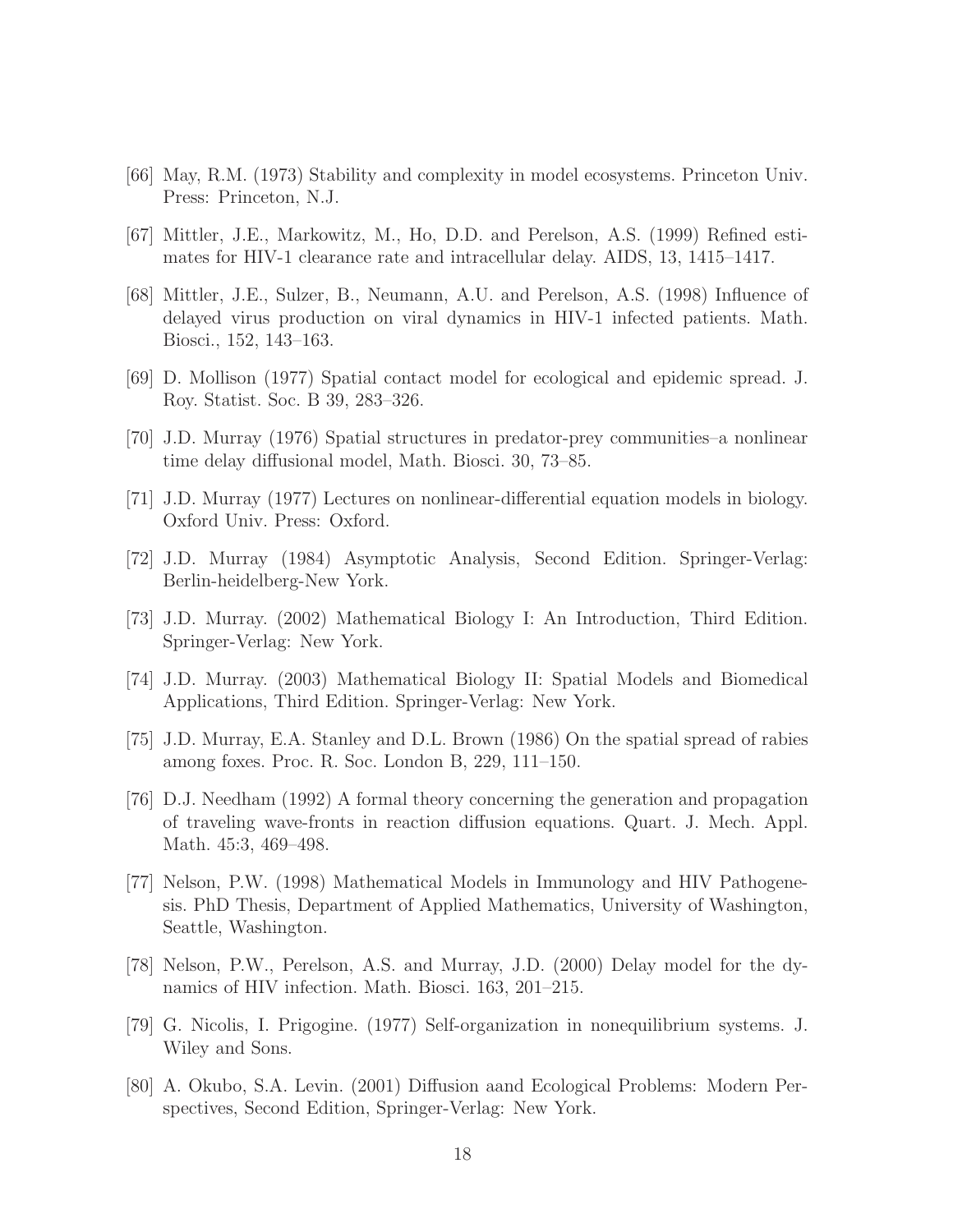- <span id="page-18-1"></span>[81] L.A.F. de Oliveira (1994) Instability of homogeneous periodic solutions of parabolic-delay equations. J. Differential Equations 109, 41–76.
- [82] Chunhua Ou and Jianhong Wu. (2007) Persistence of wavefronts in delayed nonlocal reactiondiffusion equations. J. Differential Equations, 235, 219-261.
- [83] Perelson, A.S. and Nelson, P.W. (1999) Mathematical models of HIV-1 dynamics in vivo. SIAM Rev, 41, 3-44.
- [84] Perelson, A.S., Neumann, A.U., Markowitz, M., Leonard, J.M. and Ho, D.D. (1996) HIV-1 dynamics in vivo: Virion clearance rate, infected life-span, and viral generation time. Science, 271, 1582–1586.
- <span id="page-18-0"></span>[85] Ross, R. (1911) The Prevention of Malaria, Second Ed., John Murray: London.
- [86] M. Rotenberg (1982) Diffusive logistic growth in deterministic and stochastic environments. J. Theoret. Biol. 94:2, 253–280.
- [87] K.W. Schaaf. (1987) Asymptotic behavior and traveling wave solutions for parabolic functional-differential equations. Trans. Amer. Math. Soc. 302:2, 587- 615.
- [88] L.A. Segel, Ed. (1980) Mathematical Models in Molecular and Cellular Biology. Cambridge Univ. Press: Cambridge.
- [89] A. Sharov and A. Liebhold (1998) Model of slowing the spread of gypsy moths with a barrier zone. Ecol. Applic. 8, 1170–1179.
- [90] Sharpe, F.R. and Lotka, A.J. (1923) Contribution to the analysis of malaria epidemiology IV: Incubation lag. Supplement to Amer. J. Hygiene. 3, 96–112.
- [91] N. Shigesada, K. Kawasaki and Y. Takeda (1995) Modeling stratified diffusion in biological invasions. Amer. Naturalist 146, 229–251.
- [92] K. Showalter and J.J. Tyson (1987) Luther's 1906 discovery and analysis of chemical waves. J. Chem. Educ. 64, 742–744.
- [93] J. Skellam (1951) Random dispersal in theoretical populations, Biometrika, 38, 196–218.
- [94] J. G. Skellam (1973) The formulation and interpretation of mathematical models of diffusionary processes in population biology. In The mathematical Theory of the Dynamics of Biological Populations, 63–85. Ms. Bartlett, R.W. Hiorns, (Eds). Academic Press: New York.
- [95] J. Smoller. (1994) Shock Waves and Reaction-Diffusion Equations. Springer: New York.